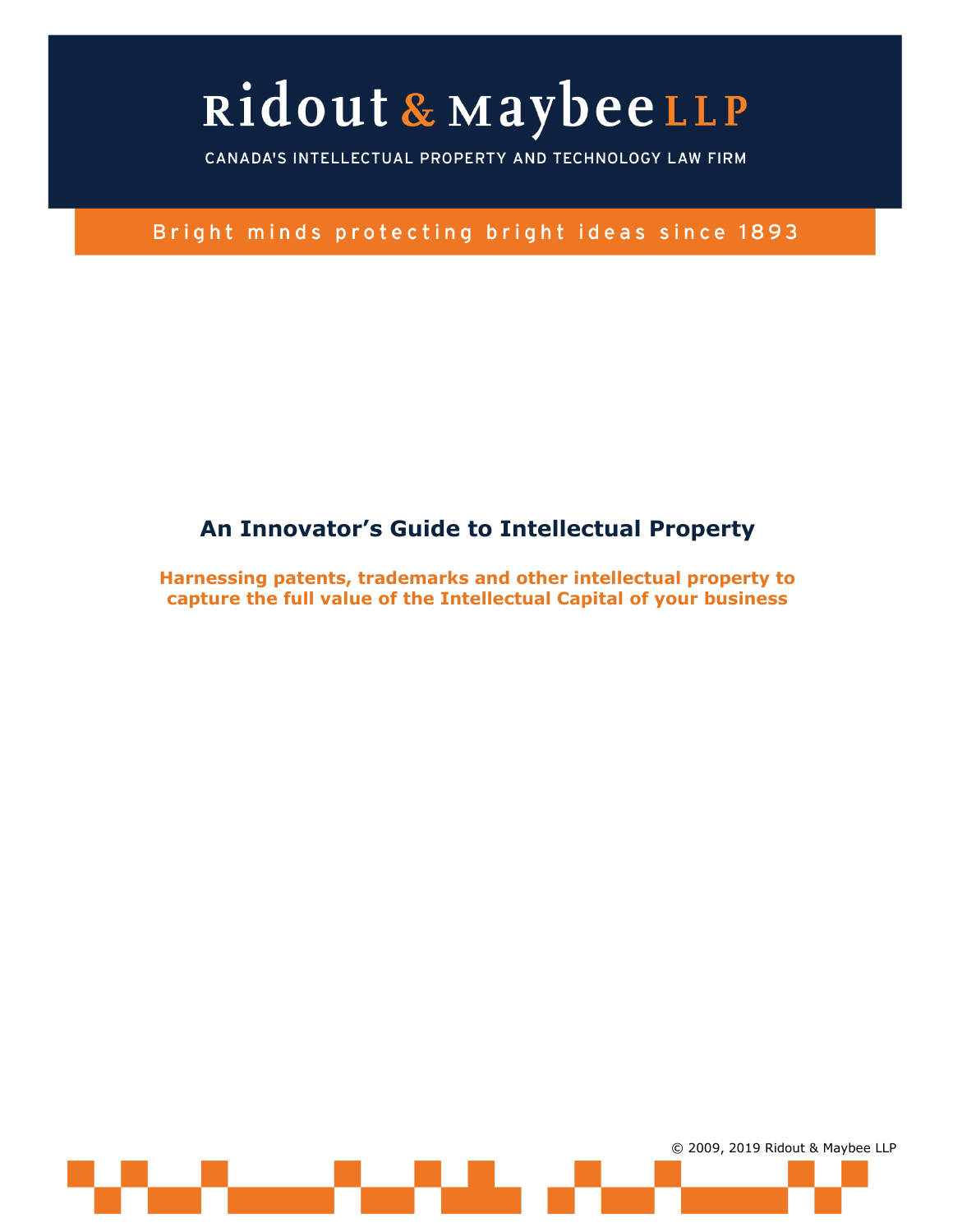CANADA'S INTELLECTUAL PROPERTY AND TECHNOLOGY LAW FIRM

#### **Introduction**

*In 2015, 87% of the market value of the S & P 500 companies was based on intangible assets, on average.* (statistic from the Annual Study of Intangible Asset Market Value from Ocean Tomo, March 5, 2015)

Consider two hypothetical companies, one located in Massachusetts and the other in China. They both make carbon fiber bicycle wheels. Superficially, their products are similar – they both consist of a smoothly running hub, spokes, and a lightweight and strong carbon fiber rim. The Massachusetts company employs several engineers whom it pays \$100,000 per year and its production workers are paid \$40,000 per year, including benefits. The Chinese company has only a single engineer (responsible for designing a wide range of products), whom it pays \$15,000 per year, and its production workers are paid about \$4,000 per year (no benefits). The Massachusetts company sells its wheels for \$3,000 per pair, while the Chinese company sells its products for about \$800 per pair. The Massachusetts company has captured a significant share of the market for high-end wheels and is highly successful. The Chinese company competes against a large number of other companies selling similar products at similar prices; they are making only a small profit. How can this be, given the similarities of the wheels made by the two companies?

It turns out that the products of the two companies are subtly different. The wheels made by the Chinese company are essentially the same as those made by many other manufacturers. However, the Massachusetts company makes wheels that are lighter and more have a more aerodynamic rim shape. The hubs also have a unique attachment for the spokes, and the company has developed a process that yields stronger and lighter rims. Cyclists are willing to pay a large premium for these benefits. These aspects are fully protected with patents and other forms of intellectual property, permitting the Massachusetts company to maintain a significant price differential. As well, the exclusivity and cachet of its product is maintained by worldwide trademark registrations and an aggressive enforcement policy.

In the example above, the Massachusetts company has managed to thrive in a high cost, high wage environment. It has done this by developing an innovative, high quality product, and taking advantage of intellectual property laws on a global scale.

Intellectual property ("IP") represents the intangible products of the human mind. IP is an area of the law which protects a wide range of commercially valuable ideas, such as inventions, designs, trademarks, and others. IP serves several functions. It encourages innovation by offering protection for new inventions. It permits authors, musicians and other creators to be rewarded for their contributions. It protects traders and the public by preventing the unauthorized use of trademarks and other forms of branding. It permits business to thrive by protecting trade secrets and other confidential information.

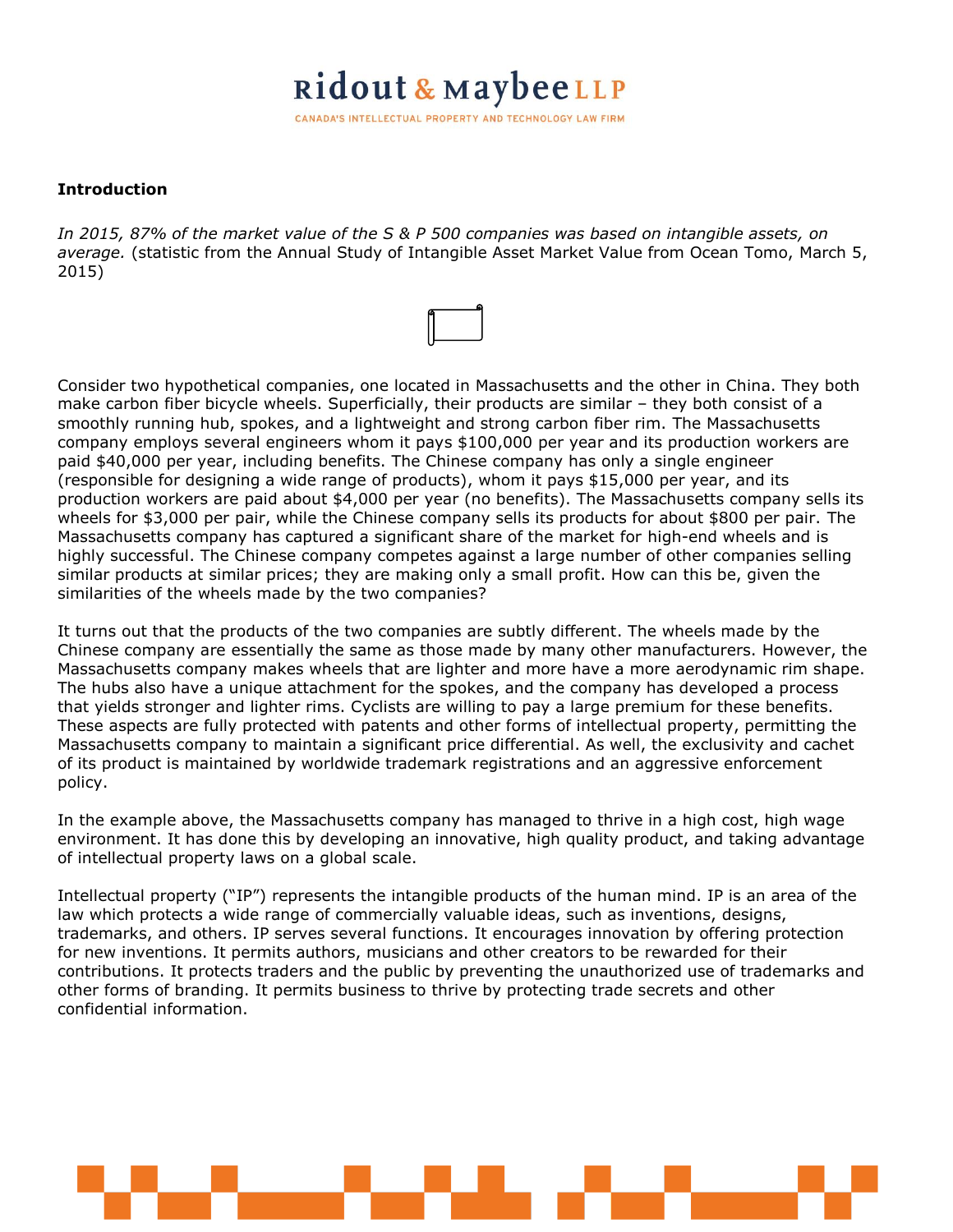CANADA'S INTELLECTUAL PROPERTY AND TECHNOLOGY LAW FIRM

IP is the primary vehicle for the "intellectual capital" of a business, namely the ideas, inventions, information and other non-tangible components that represent much of the value of modern businesses.

As the name implies, IP is a form of property; it can be acquired, bought, sold, licensed and otherwise dealt with in ways similar to tangible property. IP can be used by more than one person at the same time, permitting creators to leverage their ideas. While IP can usually be depicted on paper, the property itself is intangible.

IP can be legally protected if it fits within a recognized legal category. Some forms of IP such as patents and designs can be protected by registration in the patent offices maintained by virtually all national governments. In other cases, such as trademarks and copyright, a measure of protection is available without registration, although full protection requires registration.

The purpose of this booklet is to provide basic information relating to three of the common forms of IP protection: patents, trademarks and designs. We also discuss the benefits of these forms of protection, and how IP can be used as part of an overall business strategy.



*IMPORTANT NOTE: The information contained herein is NOT intended to constitute legal advice, nor is it intended to be relied on for any purpose. It is intended solely to provide general background information.*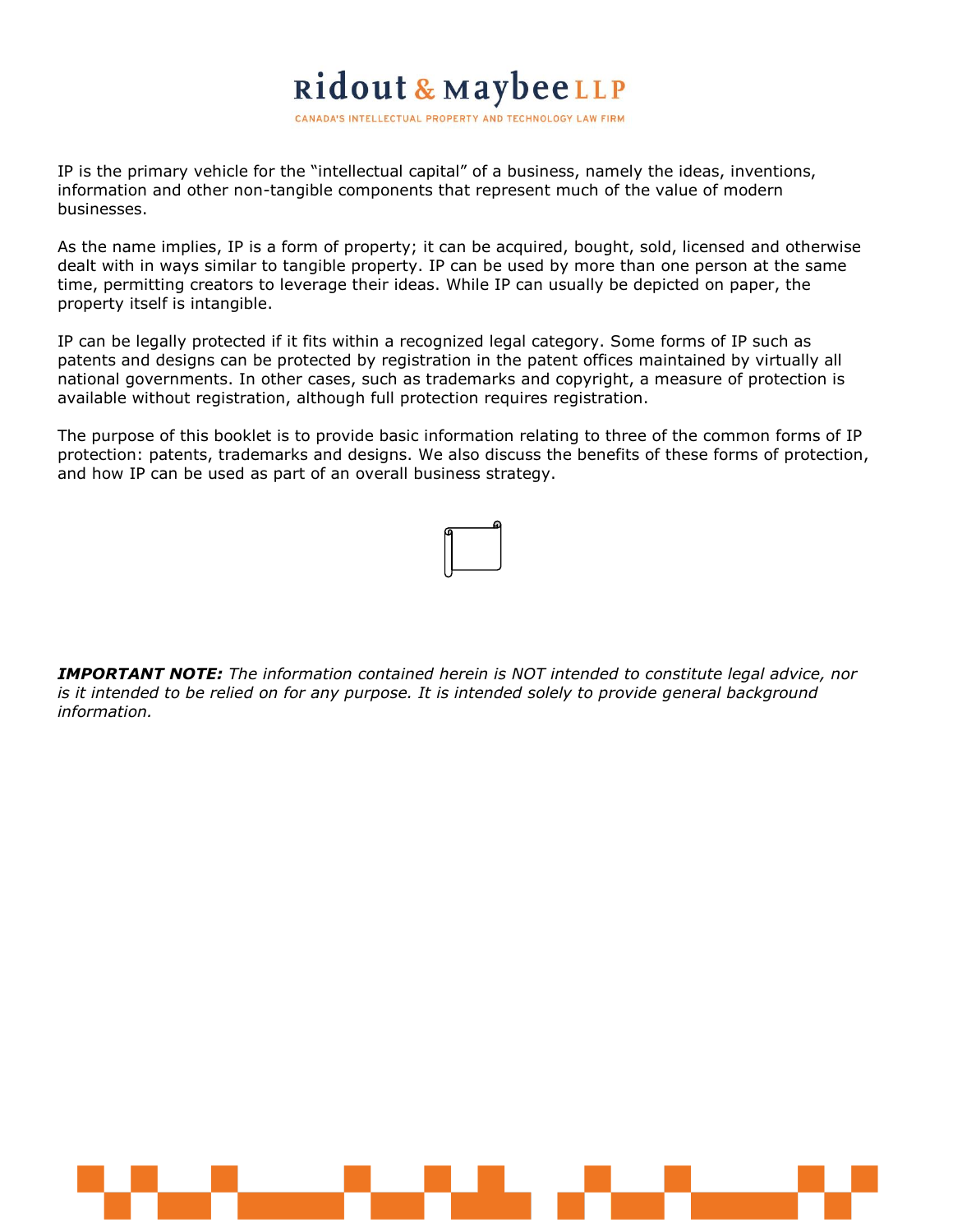CANADA'S INTELLECTUAL PROPERTY AND TECHNOLOGY LAW FIRM

#### **PART 1: PATENTS**

#### **1. What is a patent?**

A patent is a time-limited grant of a right to prevent others from making, selling, using or otherwise dealing with an invention. A patent normally lasts for 20 years (and sometimes longer), although different forms of patents can have different terms.

A patent is purely national in scope and has legal effect only in the country that has granted the patent. A separate patent is required for each country where an invention is to be protected. In some cases such as Europe, there exist hybrid systems of regional and national patents, in which a regional patent is obtained initially and is later converted into multiple national patents. A European patent can ultimately be converted into nearly 40 individual national patents.

Patents stem from an ancient legal tradition designed to encourage innovation and the open exchange of information, by providing a time-limited exclusive right in exchange for a full disclosure of the innovation. After the patent expires, the invention can then be used by others without restriction.

As with other forms of IP, a patent can be bought, sold, or licensed to others. A patent can be owned and used by one or more person. Patent rights can be divided and parceled in a wide variety of ways, which can greatly increase the value of an invention.

A patent is not the only way to protect an innovation, but it usually represents the most comprehensive and valuable tool for ensuring market exclusivity of a new product.

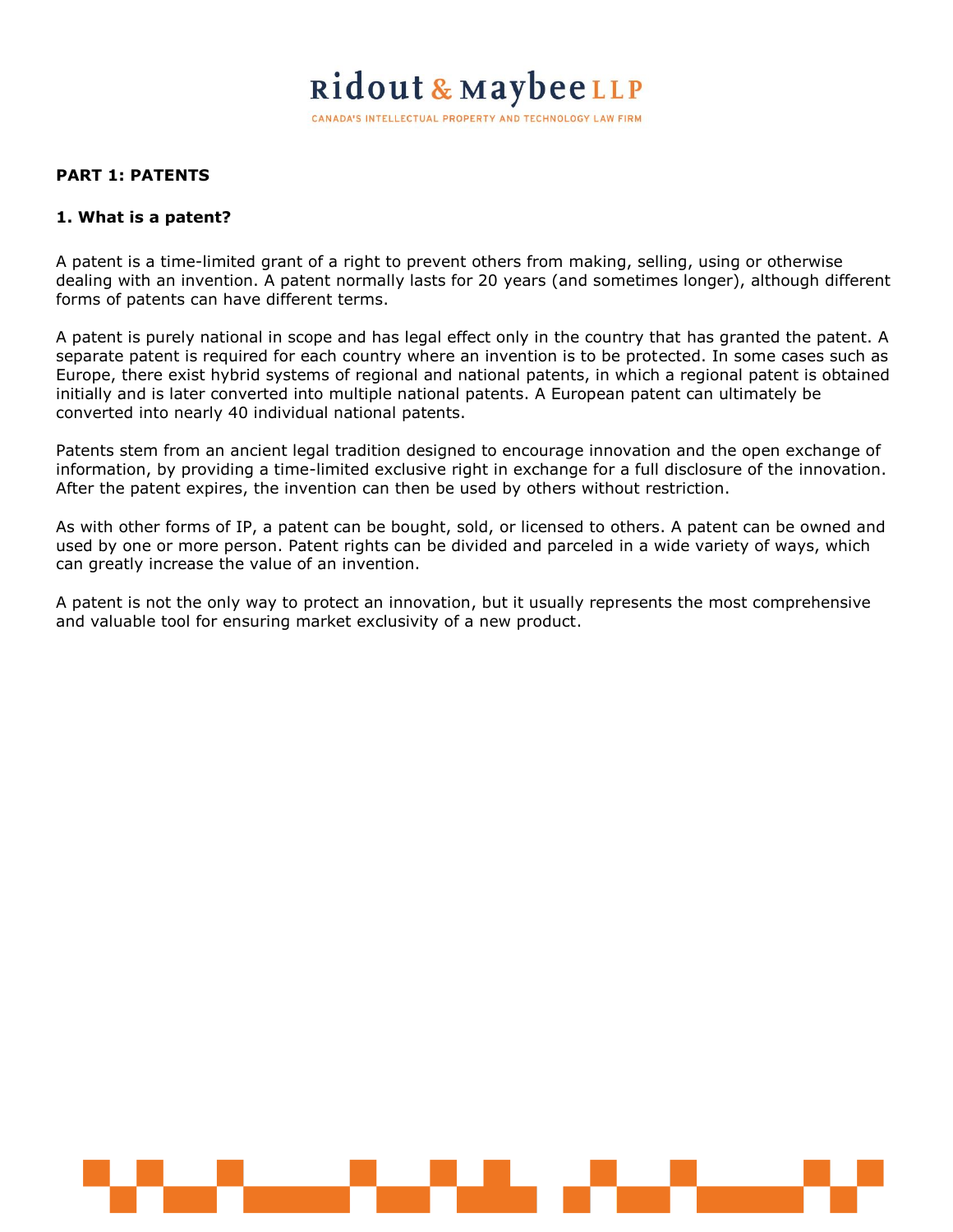CANADA'S INTELLECTUAL PROPERTY AND TECHNOLOGY LAW FIRM

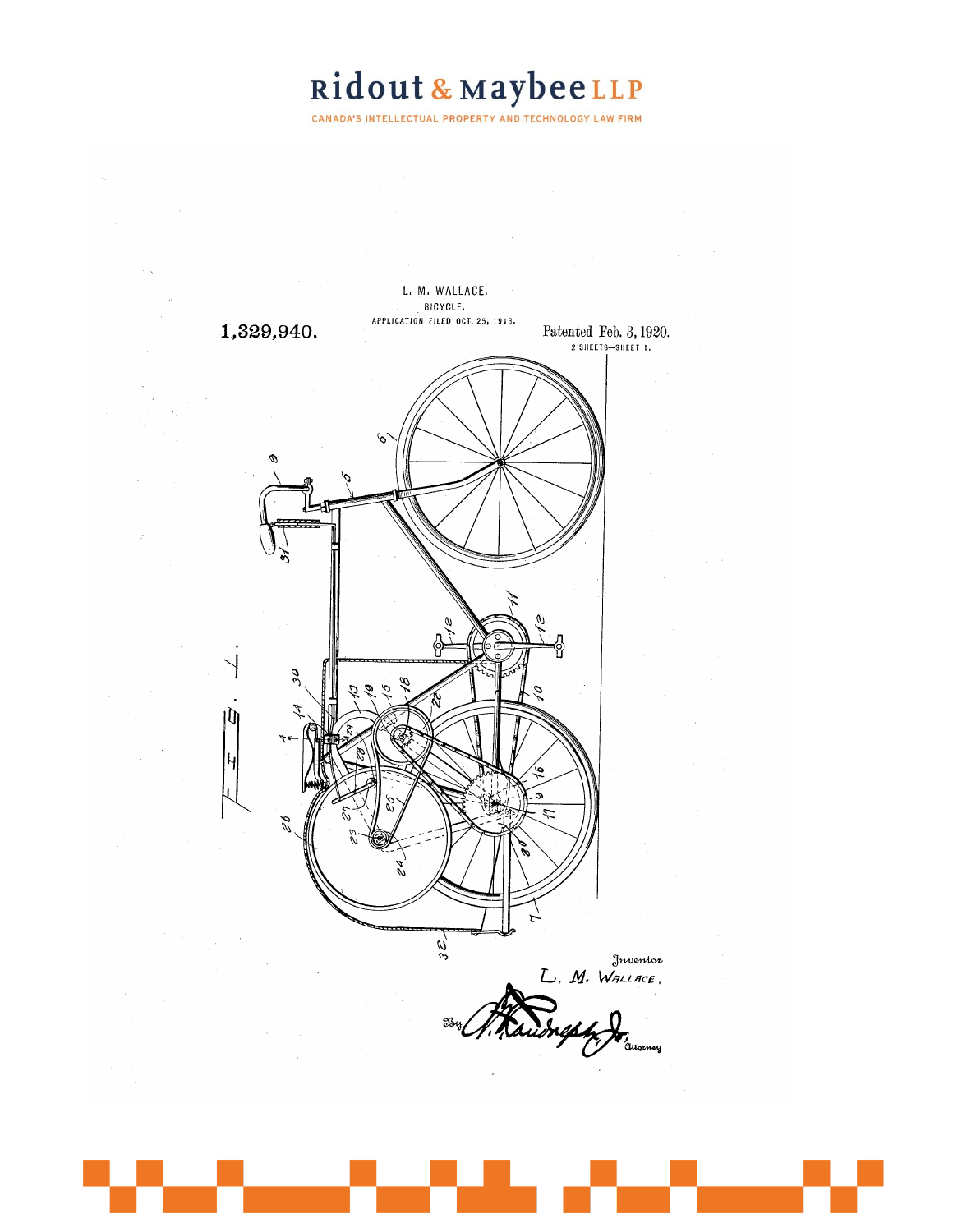Ridout & MaybeeLLP

CANADA'S INTELLECTUAL PROPERTY AND TECHNOLOGY LAW FIRM







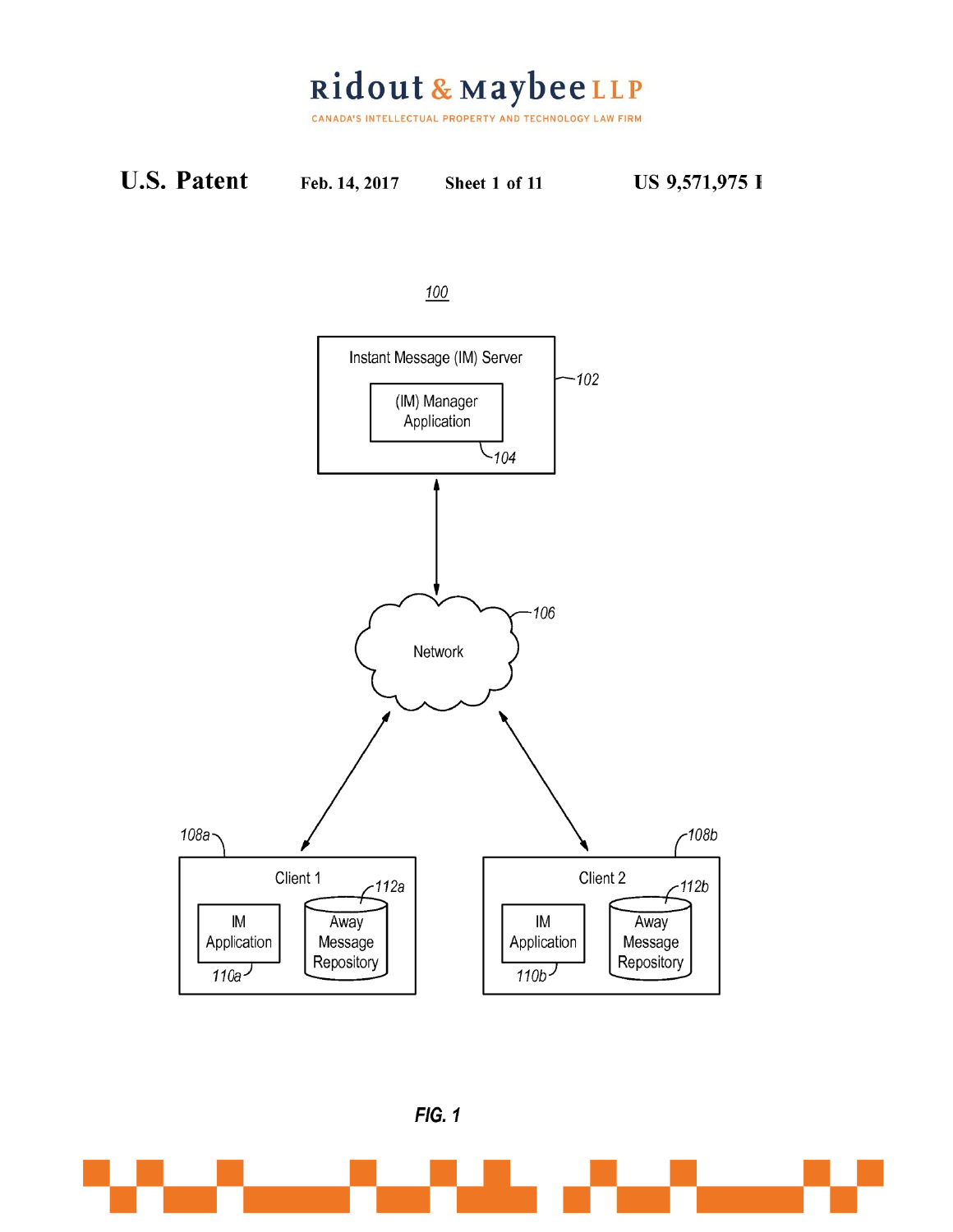CANADA'S INTELLECTUAL PROPERTY AND TECHNOLOGY LAW FIRM

### **2.Why patent an invention?**

Some of the benefits and uses of a patent are:

#### **a) Permitting businesses to grow**

The growth of an innovative business can be stymied by copiers and "me too" businesses. Strategic intellectual property protection provides an important defense against such limits to growth by maximizing the exclusive market space for an innovator.

#### **b) Dissuade competitors from copying your innovation**

A patent effectively "fences off" a segment of the market for the exclusive use of the patent owner or licensee. The broader the patent, the larger the area of exclusive use. The mere existence of a patent is a strong disincentive to competitors wishing to sell a product within the fenced-off area. This can provide the patent owner with a powerful competitive advantage.

#### **c) Enforcement against infringers**

A person who holds rights under a patent can take legal action to prevent others from making, selling or using the invention, as well as importing or exporting the patented invention. An infringer can be required to compensate the patent holder. Judicious enforcement strategies will maintain market exclusivity for a product and enhance the value of an innovation.

#### **d) Licensing**

A patent can be licensed to others, whereby a licensor – usually the patent owner – enters into a contract with a licensee. The licensee is permitted to use the patent in defined respects, in exchange for a benefit to the licensor. Usually, the licensee is permitted to make and sell products that are within the scope of the patent, in exchange for a royalty based on the revenues generated by sales of the licensed products. Within this basic form, there is considerable room for variation. A license can be limited in scope to certain product types or geographic regions. The royalties can take different forms, including a fixed annual amount, or an amount which depends at least in part on the numbers of products sold. Licenses can vary in term but often last for the life of the licensed patent.

It can sometimes make commercial sense to license an invention to another business, even a competitor, who may be positioned to realize more commercial value from the invention, whether by virtue of a different distributor network or technical capabilities.

Licenses can cover any form of intellectual property such as patents and trademarks, as well as other forms of information and assistance, such as know-how and marketing concepts.

#### **e) Cross-licensing and patent pools**

A "cross–license" is a specific type of license which is used when multiple patents overlap and interlock such that without a license, no single party can place a product on the market. In some cases, there can exist a virtual thicket of patents which effectively prevents anyone from marketing a product. Ownership of patents can also allow a business to participate in a "patent pool" in which

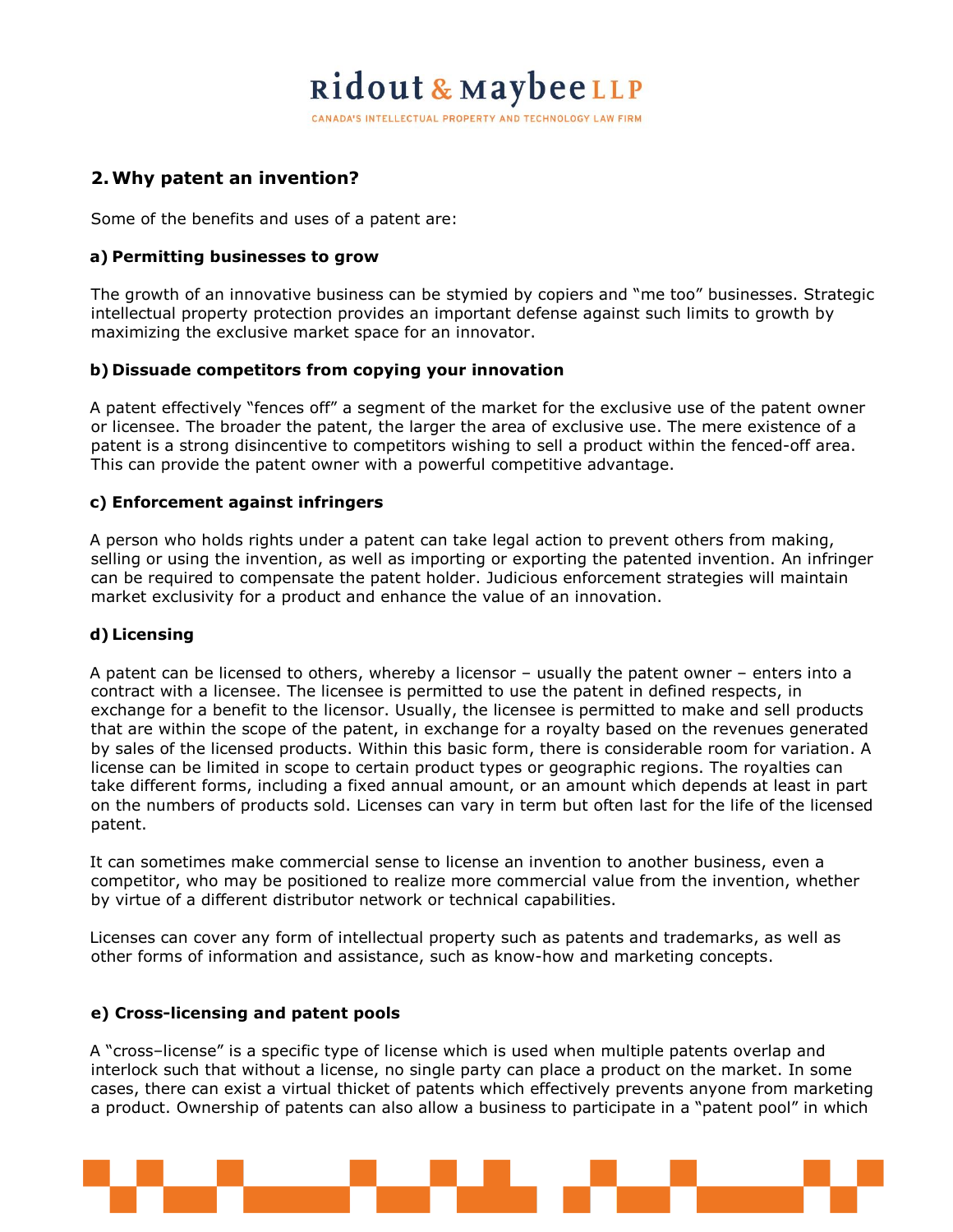CANADA'S INTELLECTUAL PROPERTY AND TECHNOLOGY LAW FIRM

multiple patent owners give each other rights over their respective inventions, thereby providing a pathway through a patent thicket and excluding others who do not participate in the pool.

#### **e) Adding value to a business; patents as an investment vehicle**

Patents and other forms of intellectual property add significant value to a business. Patents embody the "intellectual capital" of a business, which can have much greater value than physical assets such as a plant and equipment. As such, patents are often a key component in any valuation of a business. This is particularly important when seeking investment: a comprehensive patent portfolio can add greatly to the value of an enterprise.

#### **g) Selling off a product line**

The sale of an individual product line can be a key business decision, whether to raise capital or to effect a change of business strategy, or simply because a buyer is willing to pay a high price. A product line that is fully protected with patents and other intellectual property is easier to sell and is worth more than one which is poorly protected.

#### **h) Marketing Tool**

The existence of a patent on a product can be an effective marketing tool, if properly used. The patent provides persuasive evidence that the patent holder is the only entity entitled to sell the product. A patent lends an aura of exclusivity to a product, thereby augmenting and underscoring the difference between one's product and those of others.

#### **i) Spin-offs**

Innovative businesses often generate spin-off ventures based on non-core products that are developed from time to time. These can range from a single stand-alone product to an entire technology. Spin-offs are popular for many reasons, including the ability to establish a different business culture that matches a unique product type. A patent can provide the vehicle for transferring "intellectual capital" to the spin-off venture.

#### **j) Employee incentives**

Innovative and creative employees are rare and highly valuable – and mobile. An effective patent policy can provide an excellent incentive to attract and retain such employees. Being named as an inventor on a patent is a point of pride for any inventor; patents provide a highly gratifying form of professional and personal recognition. When compared with the financial costs of retaining top innovators, a patent program can provide a cost-effective means to recognize the contributions of innovative employees.

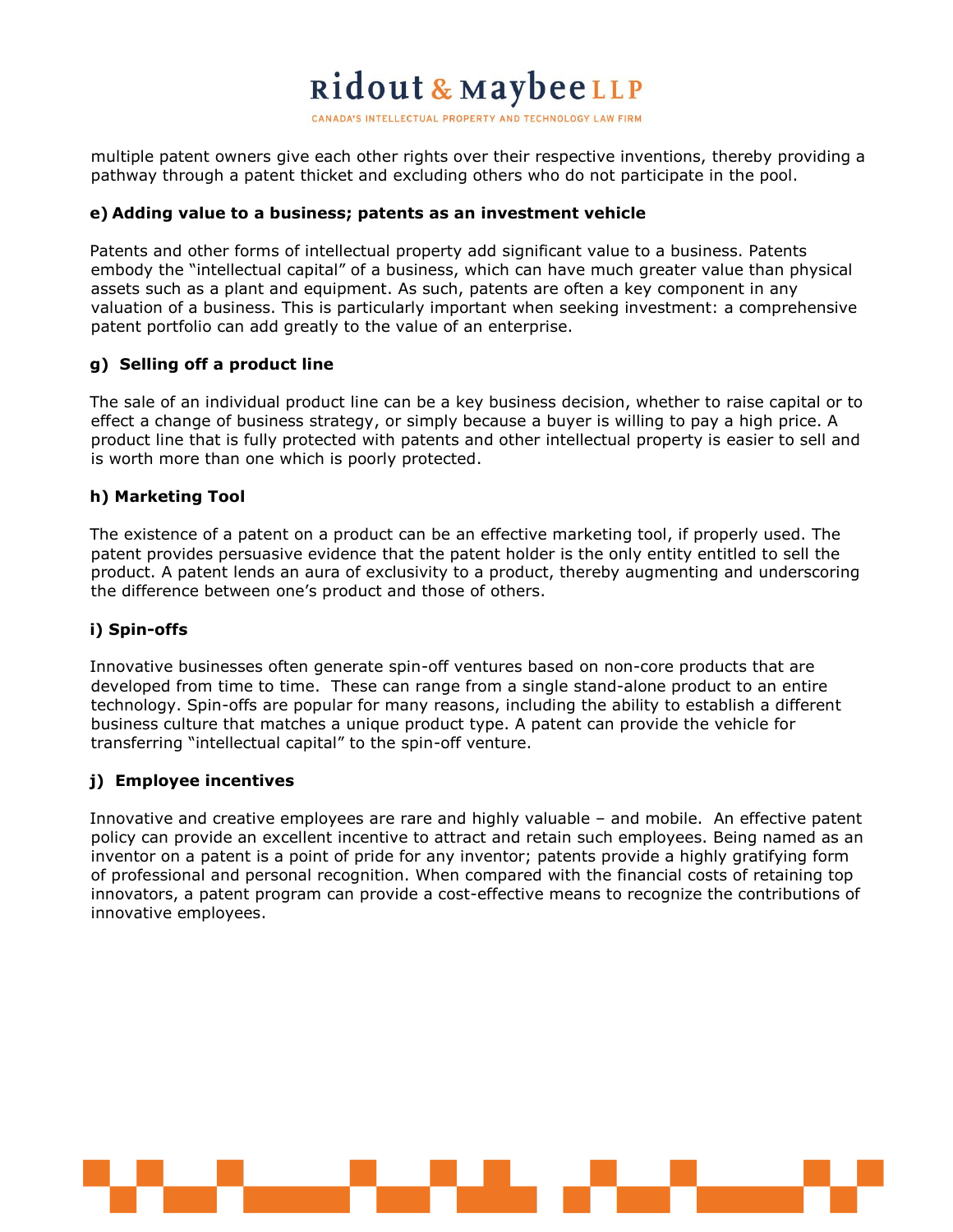CANADA'S INTELLECTUAL PROPERTY AND TECHNOLOGY LAW FIRM

### **3. What types of innovations can be patented?**

A broad range of innovations can potentially be protected with a patent, including:

- mechanical devices and products
- manufacturing and chemical processes
- compositions of matter, such as a new blend of carbon fiber or a unique metal alloy
- chemical or biological products
- business methods (subject to certain limitations)
- computer-implemented products and processes (subject to certain limitations)
- improvements to existing products, processes, etc.
- new combinations of old elements or components

In general, one should consider patenting an invention that: a) appears to fit within one of the classes of patentable subject matter; b) meets the other criteria of patentability, which are discussed later; c) cannot be easily or effectively protected by another means, such as a trade secret or copyright protection; and d) has sufficient commercial importance (bearing in mind the benefits of patenting) to justify the expense.

In some cases, an inventor will patent an invention based purely on speculation that another person may license or purchase the invention, once it has been patented. Occasionally, such inventors achieve success.

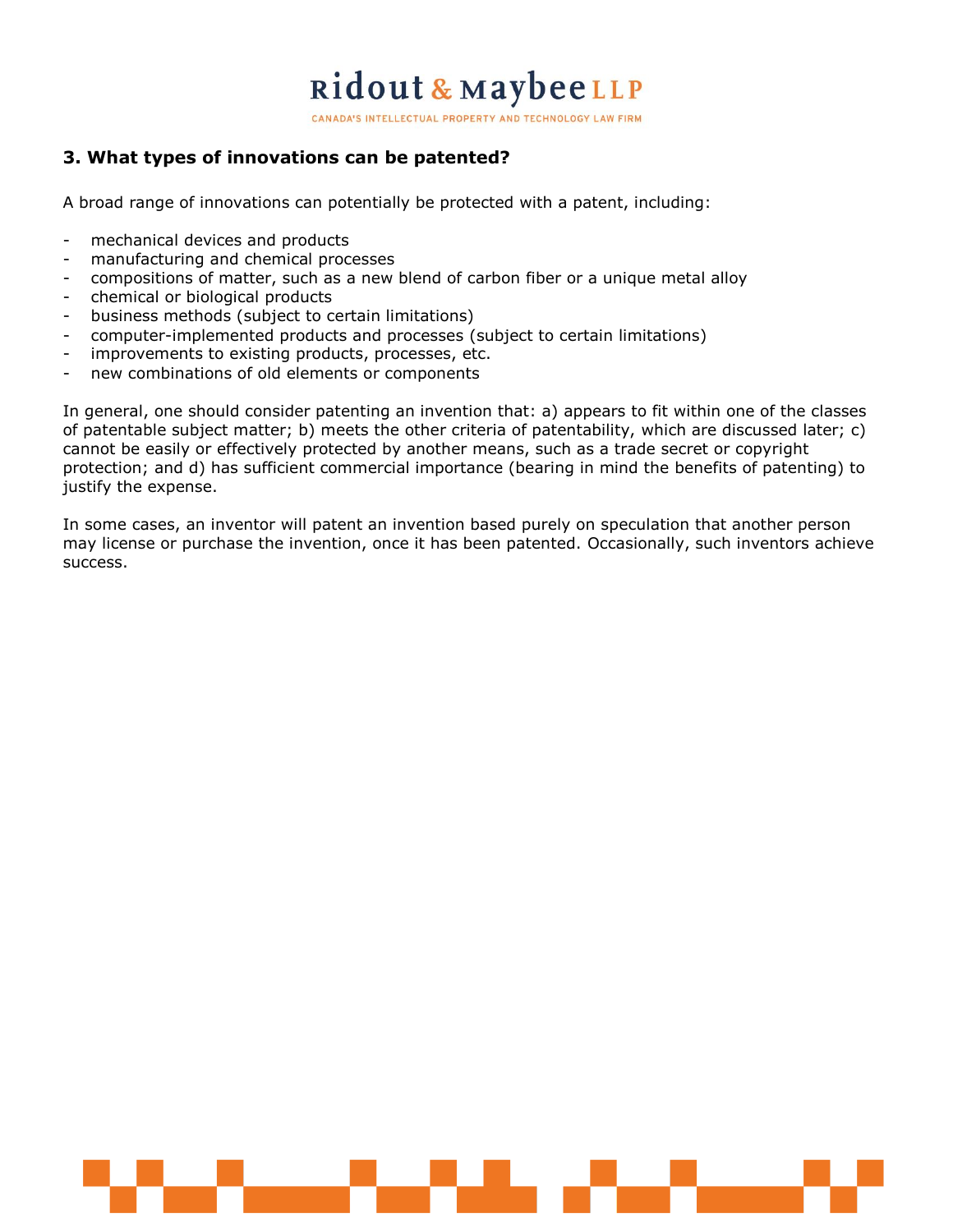CANADA'S INTELLECTUAL PROPERTY AND TECHNOLOGY LAW FIRM

### **4. What requirements must an invention meet to be patented?**

An invention must meet four essential criteria to be patented:

i) It must constitute patentable subject matter. As discussed above, one can patent a wide range of subject matter, but this is not unlimited. For example, in some jurisdictions it is not possible to patent a method of medical treatment. It is usually not possible to patent an abstract idea such as mathematical formula or other "mental steps". Recently, the patentability of many so-called "business methods" has been called into question.

ii) The invention must be new. That is, it must not have been previously disclosed to the public, whether by the inventor or any other person. Different jurisdictions apply different rules as to the timing and specific nature of such prior disclosures. In some cases, a "grace period" applies to public disclosures made by the inventor before filing a patent application. However, most of the world does not offer any grace period and an inventor will lose the right to patent an invention if it has been disclosed to the public prior to filing a patent application.

A "public disclosure" of an invention can arise by any disclosure that even hypothetically permits another person to determine the invention, if that person was not bound by any obligation of confidentiality. For example, a public disclosure can arise by the existence of a publication in print or on-line, or through the sale or marketing of a product or even (in some cases) testing a product in a public space. In some cases, an invention can be disclosed by showing it in a trade show or other public exhibition, showing it to potential customers, or publishing or posting marketing literature which discloses even part of the invention. Any of these disclosures, if made prior to filing a patent application, can result in the invention not being patentable in some jurisdictions.

iii) The invention cannot be "obvious" in light of the prior art. An invention must meet a minimum standard of inventiveness, which varies somewhat between countries. An invention is generally considered to be obvious if a hypothetical uninventive person of ordinary skill in the relevant art, when made aware of prior art which is similar (but not identical) or related to the invention, would consider that the invention represents an obvious combination, modification or improvement of the prior art. This seemingly simple concept gives rise to complex legal tests. Since few inventions are ground-breaking, it is often difficult to determine in advance whether any given invention is nonobvious.

iv) The invention must be "useful". That is, it must relate to a product or process that has a practical utility. As well, it must actually perform this use; if the invention does not work, it cannot be patented. Most mechanical inventions meet this test, provided they can be made to work. However, some types of inventions have difficulty meeting this test. For example, an invention that is simply an aesthetic creation that does not perform any useful function cannot be patented. Although an inventor is usually not required to make a working example of the invention in order to obtain a patent, in some cases an invention that is entirely untested and unproven might not be patentable. Likewise, an invention that is entirely ineffective for its stated purpose might be denied a patent.

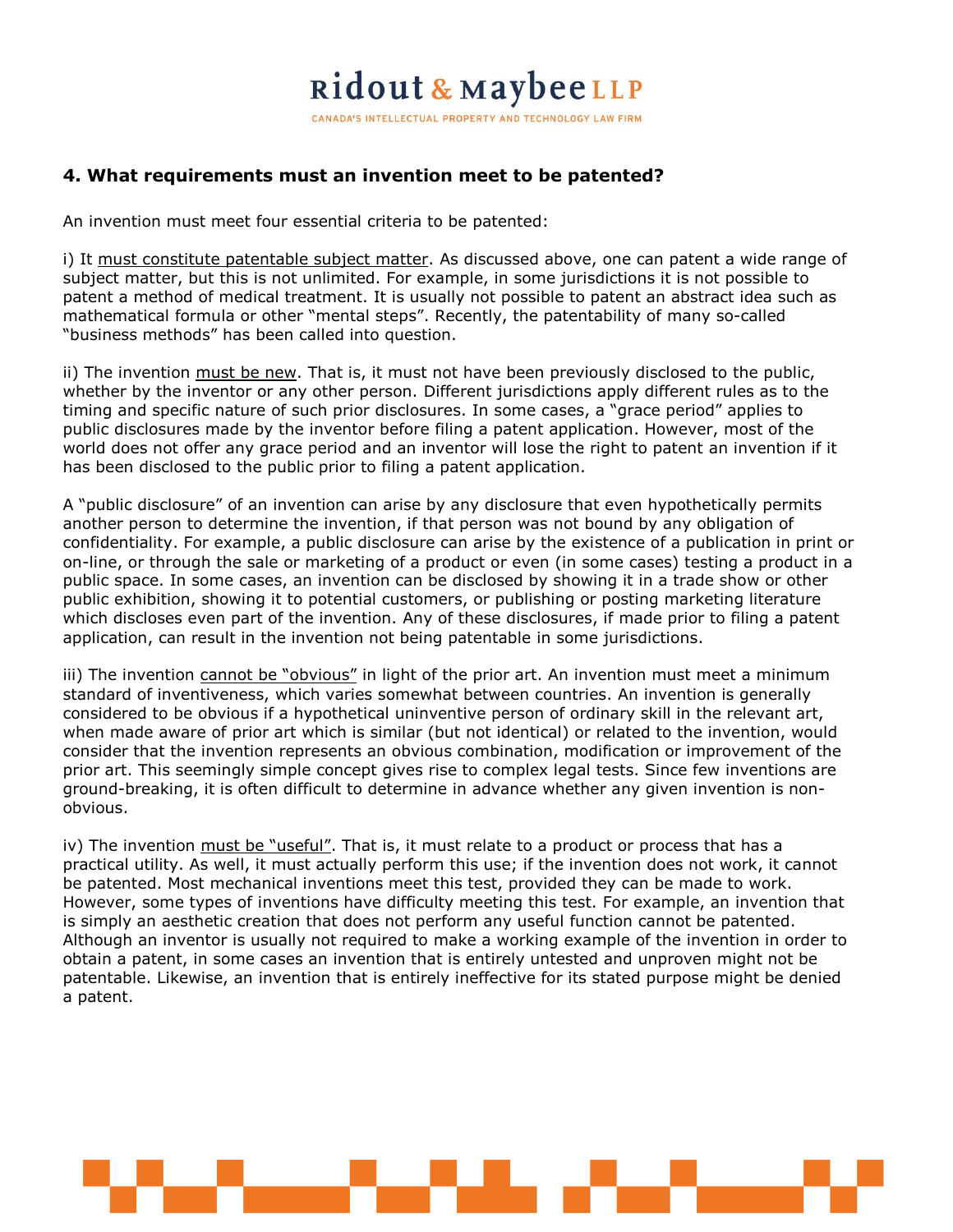CANADA'S INTELLECTUAL PROPERTY AND TECHNOLOGY LAW FIRM

#### **5. What steps are required to obtain a patent (and what are the costs)?**

The steps involved in obtaining a patent are typically the following:

a) Conduct an initial patent search. This is not legally required, but usually constitutes an important first step.

b) Prepare a detailed patent application, consisting of general background information, a detailed description of the invention, and patent "claims." The claims define the scope of the patent monopoly, which in nearly all cases is broader than the specific example made by the inventor. The costs of this initial step are dominated by professional fees, which can vary widely.

c) File the patent application in a national patent office selected by the inventor. This may be the United States Patent and Trademark Office (USPTO), or the patent office in another country. A U.S. application may be a "provisional" application or "non-provisional". The nationality of the applicant and/or inventors can influence this decision.

At this stage, it is only necessary to file a single patent application. The Paris Convention, which is an international treaty to which most countries adhere, provides a right of priority for one year from the first filing date. This gives an inventor precedence over any subsequent patent applications or disclosures of the invention made by others. It also allows an inventor to publicly disclose an invention immediately after the initial filing date, if they choose to do so, without jeopardizing future patent rights. This effectively permits the inventor to retain the benefit of the initial filing date for one year in essentially all countries worldwide, provided that foreign patent applications are filed within the one year period.

The costs of this step are usually combined with steps a and b. The additional cost of filing the application, after the patent application has been prepared, usually consist of a government filing fee, which is normally relatively small for a provisional patent application, and professional fees for administrative steps.

d) Within one year of the initial patent filing, the inventors should file patent applications in other countries of interest. It is especially important to adhere to the one-year deadline if the invention has been publicly disclosed subsequent to the initial patent filing. At this stage, additional subject matter can be added to reflect improvements, changes, etc.

A cost-effective procedure for initiating patent applications in multiple countries is to file an "International" patent application at this stage under the terms of the Patent Cooperation Treaty ("PCT"). Most, but not all, countries are members of the PCT, including nearly all of the major industrial countries. The cost of the step involves a government fee of about \$4,000, plus professional fees.

e) If a PCT international application has been filed in step (d) above, it must be converted into a bundle of national or regional patent applications in the countries where it is desired to obtain patents. The deadline for this step is either 30 or 31 months from step c, depending on the country. The costs vary widely, depending on the countries selected, and include government and professional fees. This step is often relatively costly.

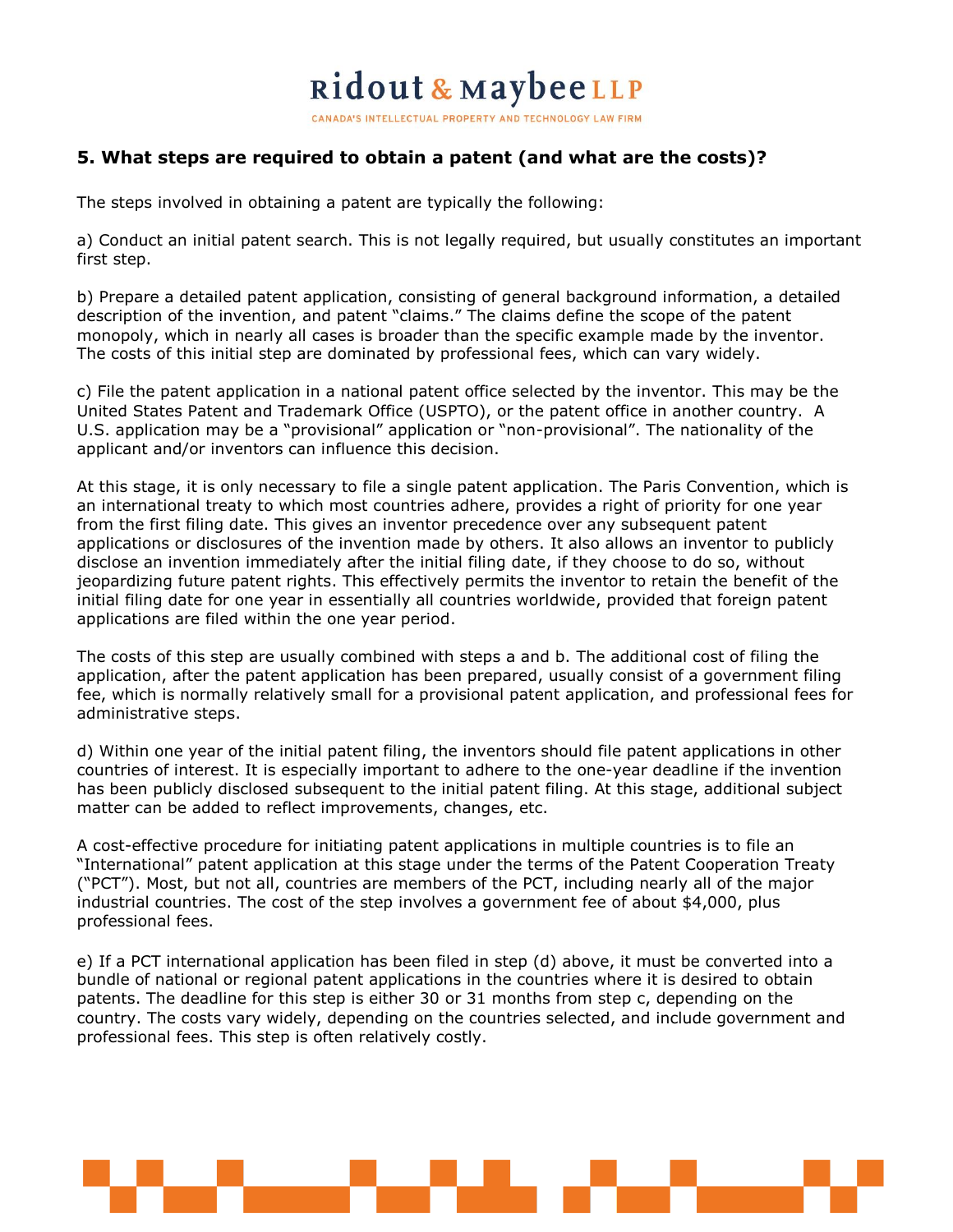CANADA'S INTELLECTUAL PROPERTY AND TECHNOLOGY LAW FIRM

f) After an average delay of 12 to 40 months from the patent filings in each country, the application is "prosecuted" within each patent office where it has been filed. A patent examiner from the patent office is assigned to the application. Typically, the examiner commences with a detailed patent search to uncover prior art similar to the invention, and will then require the inventor to defend the invention. Typically, the patent application undergoes one or more amendments during this process. At this stage, a sizeable percentage of patent applications are rejected and do not proceed to a patent. Since each patent office conducts its own prosecution more or less independently of other offices, an invention can sometimes become patented in some countries but not in others.

These steps are dominated by professional fees and can be relatively costly.

g) If the application is allowed in a country, an issue fee is paid and the patent issues. This typically occurs between 2 and 5 years after the initial application, although if necessary the time can be reduced. This step is dominated by government fees and varies with the countries selected.

h) The issued patent (and in many countries, also the pending patent application) is subject to periodic "maintenance" fees. Typically, this is an annual fee charged by the government to maintain the application or patent in force.

i) The patent remains in force for 20 years, commencing on the initial patent application date. In some cases, the patent term can be extended if there have been delays in prosecution and/or the invention relates to a pharmaceutical.

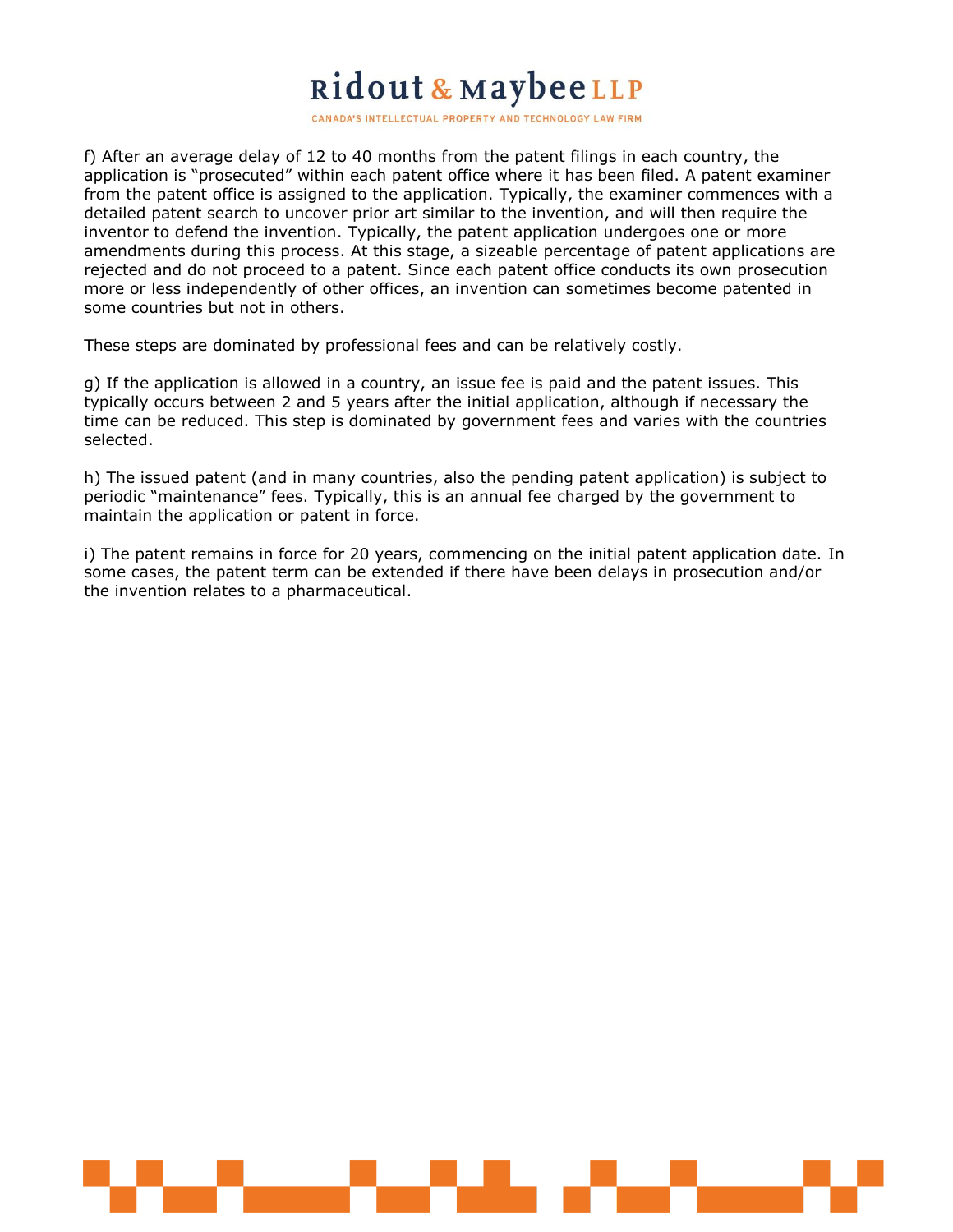CANADA'S INTELLECTUAL PROPERTY AND TECHNOLOGY LAW FIRM

### **6. When should you patent an invention?**

A patent application should be filed before any public disclosure is made of the invention, anywhere in the world. Although a patent application may be filed in the United States, Canada and several other countries up to one year after the invention has been publicly disclosed, it can be risky to rely on a "grace period" of this type.

In addition, since patents in most countries are granted to the first person to apply for the patent, it is important to file the patent application at the earliest date after the invention is made. It is usually not necessary to wait until the invention reaches a market-ready stage to file a patent application. The precise stage at which an invention should be patented is a complex question that should be discussed with an experienced patent professional.

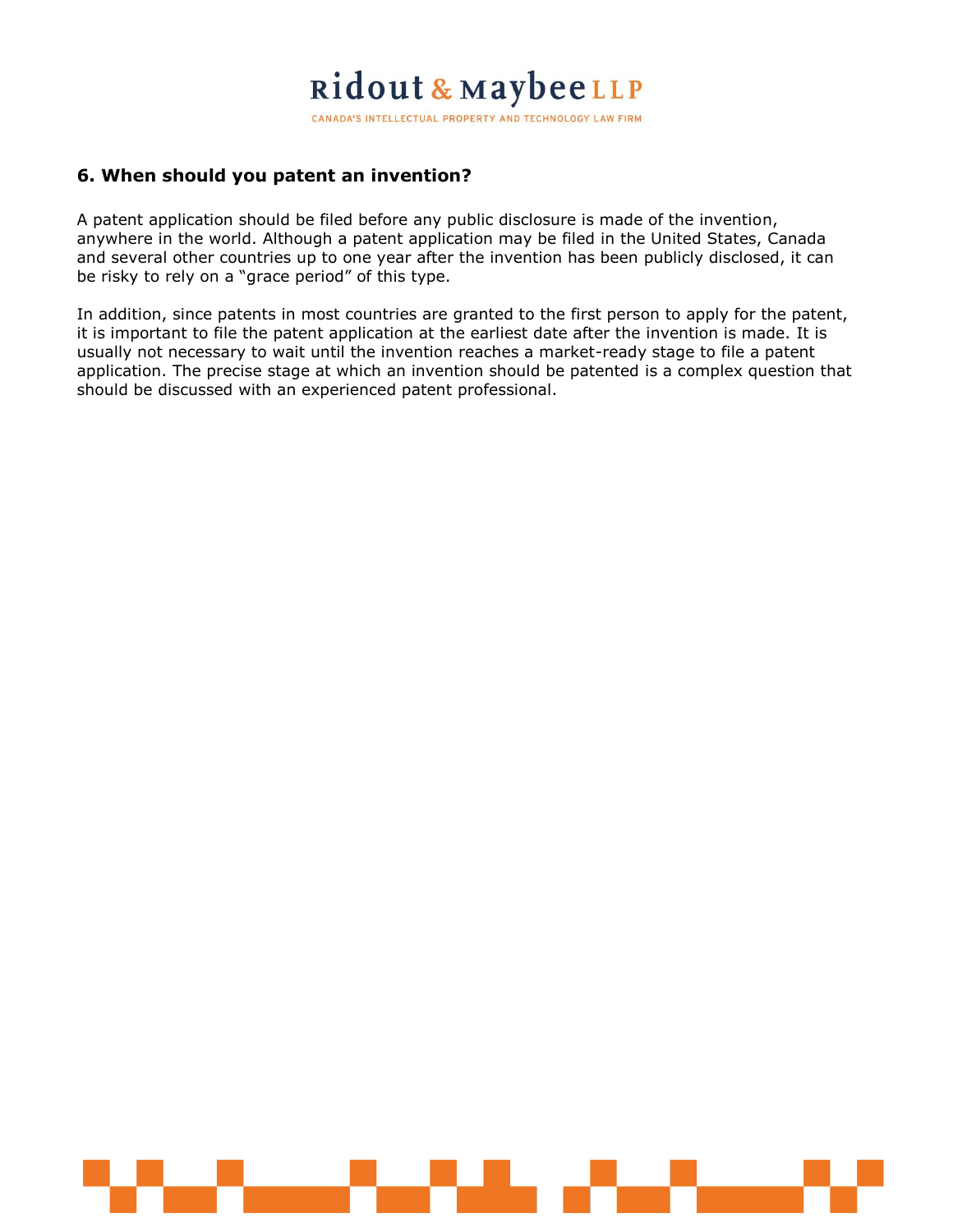CANADA'S INTELLECTUAL PROPERTY AND TECHNOLOGY LAW FIRM

### **7. Inventorship and ownership of patents**

An "inventor" is generally considered to be an individual who has made an inventive contribution to any single aspect of the invention that is claimed in the patent. This can include the conception or reduction to practice of the invention. An invention can have multiple inventors, including persons from different organizations or companies who have worked together to develop a new product, even if such entities were specifically engaged and paid to carry out research and development. An inventor may have contributed only a relatively small amount to the overall invention. It can be difficult to determine whether a particular person is an inventor, especially if the contribution was modest. Sometimes this determination cannot be made until the patent application is prepared, and it becomes clear what aspects of the invention are being claimed as new.

All inventors must be identified in the patent application. A failure to do this can invalidate the patent. However, the inventors do not necessarily have any ownership rights to the patent. If the inventors have assigned their rights to another person, called the "assignee", that person owns the invention and the resulting patents. If an invention is made by an employee of a business, the employer may in some cases automatically own the invention, depending on the nature of the employment, the laws where the employer has its business, and any contract between the employer and employee. In many jurisdictions, an employer automatically owns an invention if the inventor was an employee whose job was the creation of inventions, and the invention was made in the course of the employment. In some cases, this ownership of employee inventions is clearly defined, while in other cases, less so. The situation may also differ if the inventor was an independent contractor rather than an employee.

If an inventor has agreed by contract to assign inventions to the employer, this contract would normally be determinative of ownership. The precise wording of the contract and the nature or circumstances of the invention are important.

Unless the ownership rights are transferred to another person by reason of an assignment, employment or other specific reason, the inventor will remain the owner of the invention. If there are multiple inventors, there can exist multiple owners. Since this situation can present a difficult problem for a business, it is important to identify the inventors and resolve ownership issues, preferably as early as possible in the development process.

A patent or pending application can be assigned to multiple owners, for example if the invention is the product of a joint venture. An assignment must be in writing, and should be recorded in the patent office for each country where the patent is in force.

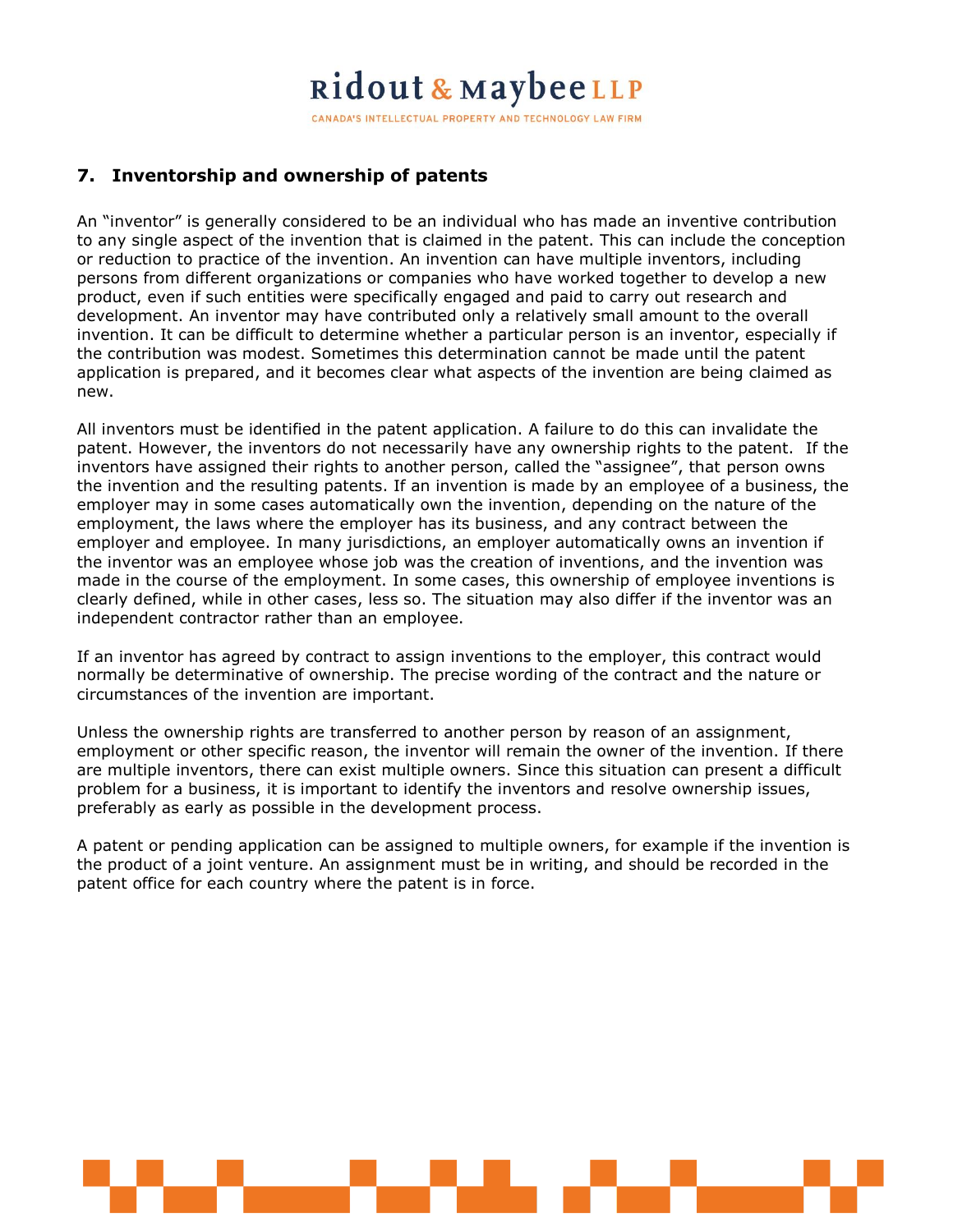CANADA'S INTELLECTUAL PROPERTY AND TECHNOLOGY LAW FIRM

### **8. Be aware of the risk of infringing patents owned by others**

A patent owned by another person can be enforced against you when you make or sell a product. For this reason, when developing a new product or before launching the product in the marketplace, it is good strategy to ensure that you do not potentially infringe another person's patent. At an early stage in the development of a new product, one can determine the "patent landscape" in the field. This is particularly relevant in fields where there is active innovation and patents are held by one's competitors. Since patents are national, you should check for the existence of relevant patents in every country where you intend to sell your product. Only an inforce patent can be infringed. Once the patent has expired (which may occur due to non-payment of maintenance fees) the patent can no longer be infringed. On the other hand, if the patent has simply been abandoned (which can occur in many ways prior to the patent being issued) when infringement occurs, the infringing party may be protected only in certain circumstances.

Even if your product appears to infringe another person's patent, this does not necessarily prevent you from making your product. In many cases, patent owners are willing to license their patents, in exchange for a royalty or a cross-license of one of your patents.

Even if you hold a patent yourself, your product may still infringe another person's patent. A patent does not provide a legal right to produce a product, but only the right to prevent others from infringing the patent. For example, one may patent an improvement on an existing patented product, but this does not permit one to make the improved product until the original patent expires, or one is operating under a license from the patent holder.

The legal issues involved in assessing the risk of patent infringement are highly complex and should be discussed with a professional advisor.

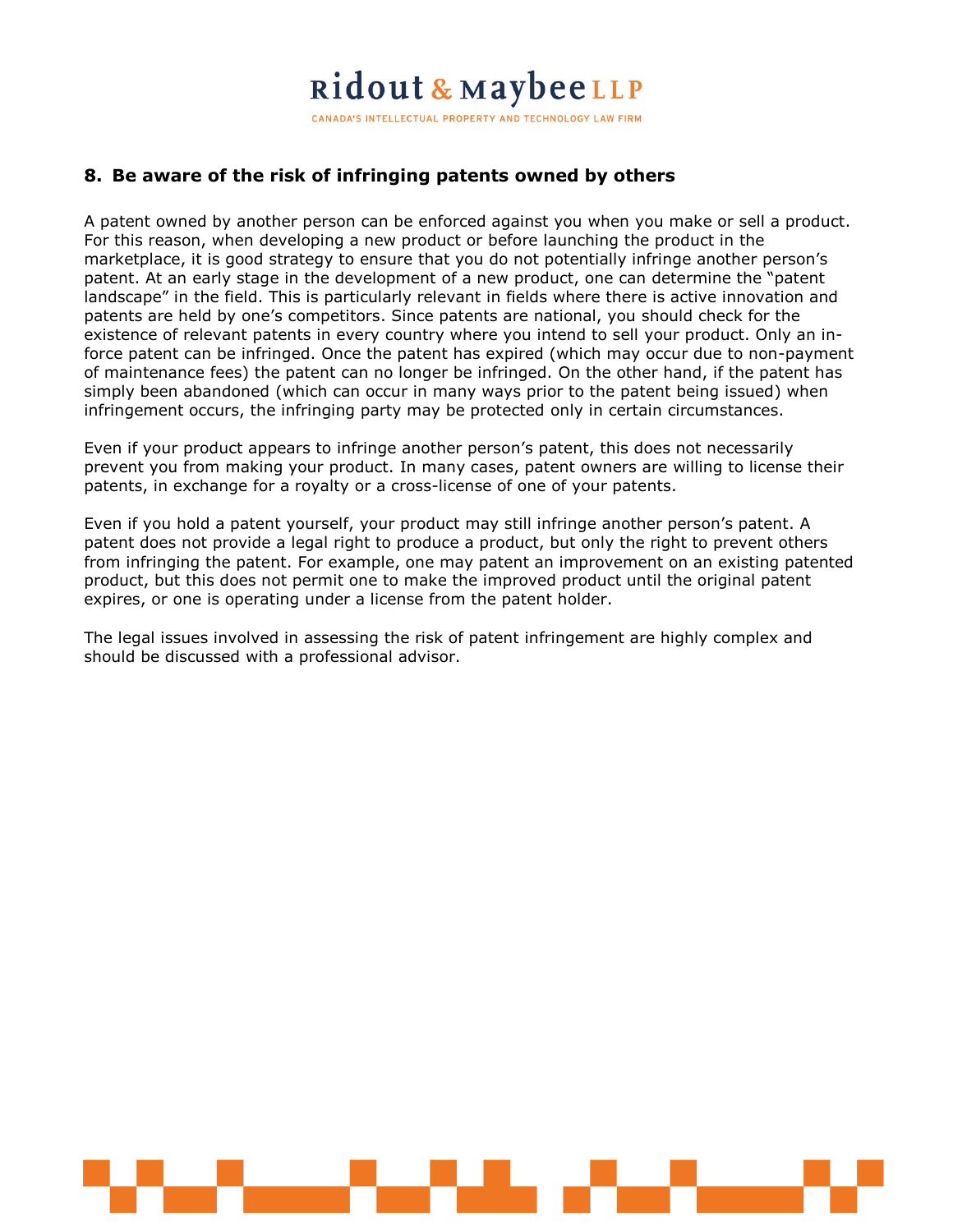CANADA'S INTELLECTUAL PROPERTY AND TECHNOLOGY LAW FIRM

### **9. Reasons NOT to patent an invention**

It is not always the best business strategy to patent an invention. Some reasons NOT to patent an invention, or to seek alternative protection, include the following:

- The invention may not be patentable, in that it does not meet all of the criteria for patenting

- The cost of patenting may be too high in relation to the value of the invention

- The commercial life of the invention may be too short in comparison with the lengthy time required to obtain a patent

- The invention may be better protected as a trade secret or other type of protection (although in some cases a patent can be combined with other forms of protection)

- In some cases, your competitive advantage may be primarily achieved by other means, such as high quality workmanship or contractual arrangements with customers, and a patent may not contribute sufficiently to your competitive position to justify the expense.

It is important to carefully develop a patent strategy for each new product before the product is launched. Typically, an invention that relates to "core technology" will be broadly patented in many countries, while patents of potentially lesser value may be patented only in a few key countries.

Even if you believe that one or more of the above factors exists, you should always give serious consideration to filing a patent application before disclosing an invention and thereby forever losing the right to obtain a patent for the invention.

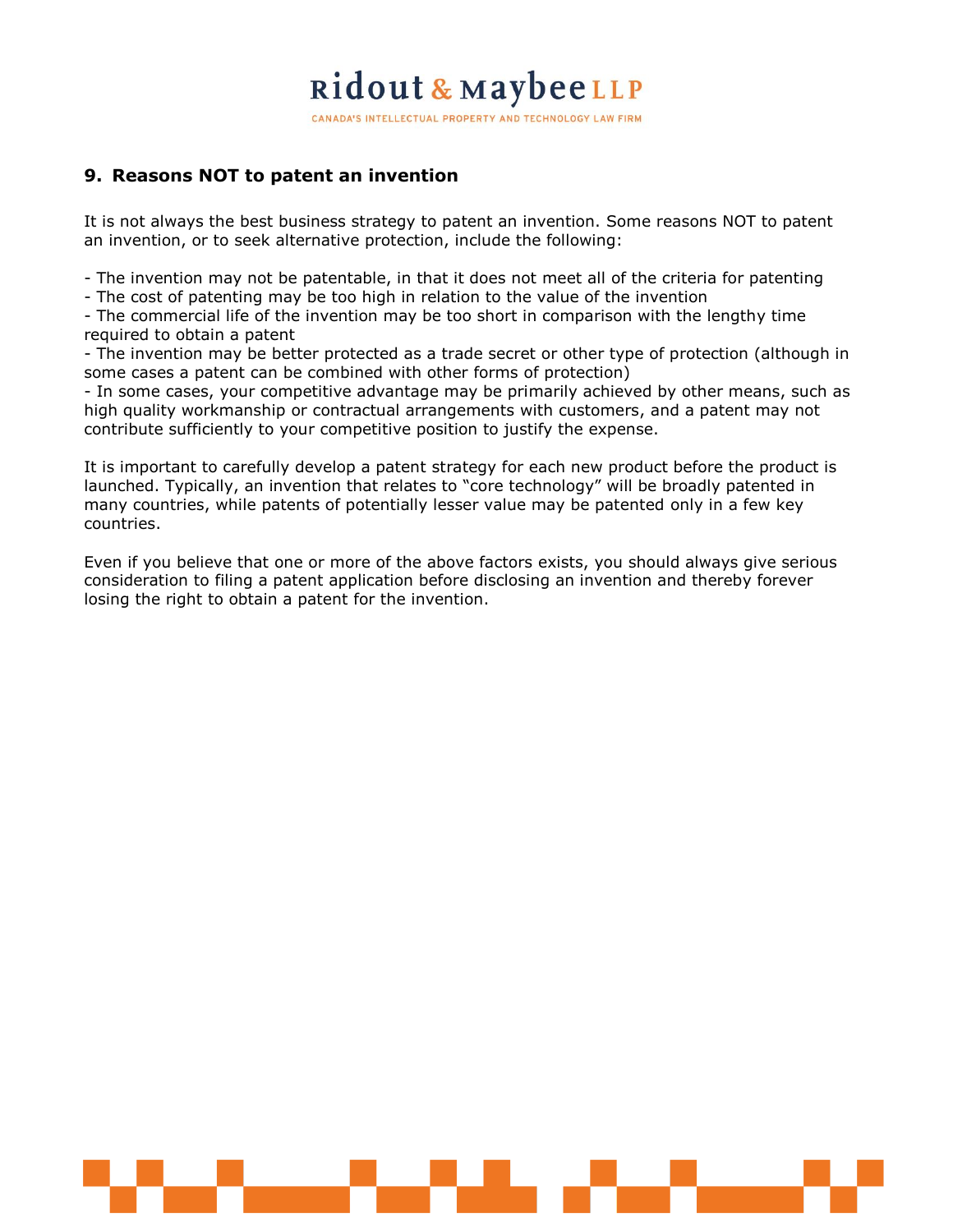CANADA'S INTELLECTUAL PROPERTY AND TECHNOLOGY LAW FIRM

### **10. Labeling patented products**

Once a patent application has been filed for a product, the product may be labeled as being "patent pending" or "patent applied for." It is not required to label products in this fashion, nor is any special wording required at this stage. Once a patent has been granted, the product should be labeled, such as by direct marking on the product, a label attached to the product or other means. The label should provide the patent number, and may state "patent no. XXX" or similar wording. Proper labeling of patented processes and methods may also be required, and should be discussed with a professional. While in most countries it is not mandatory to label the product, a failure to do so can result in a reduction in the damages that might be otherwise available in the event of an infringement.

In some countries, notably the United States, it is an offence to falsely label a product as being patented, when the patent has expired or the product is otherwise not covered by a patent. A fine can be levied for this offence. For this reason, it is important to change the labeling when a patent has expired, to avoid contravening these rules.

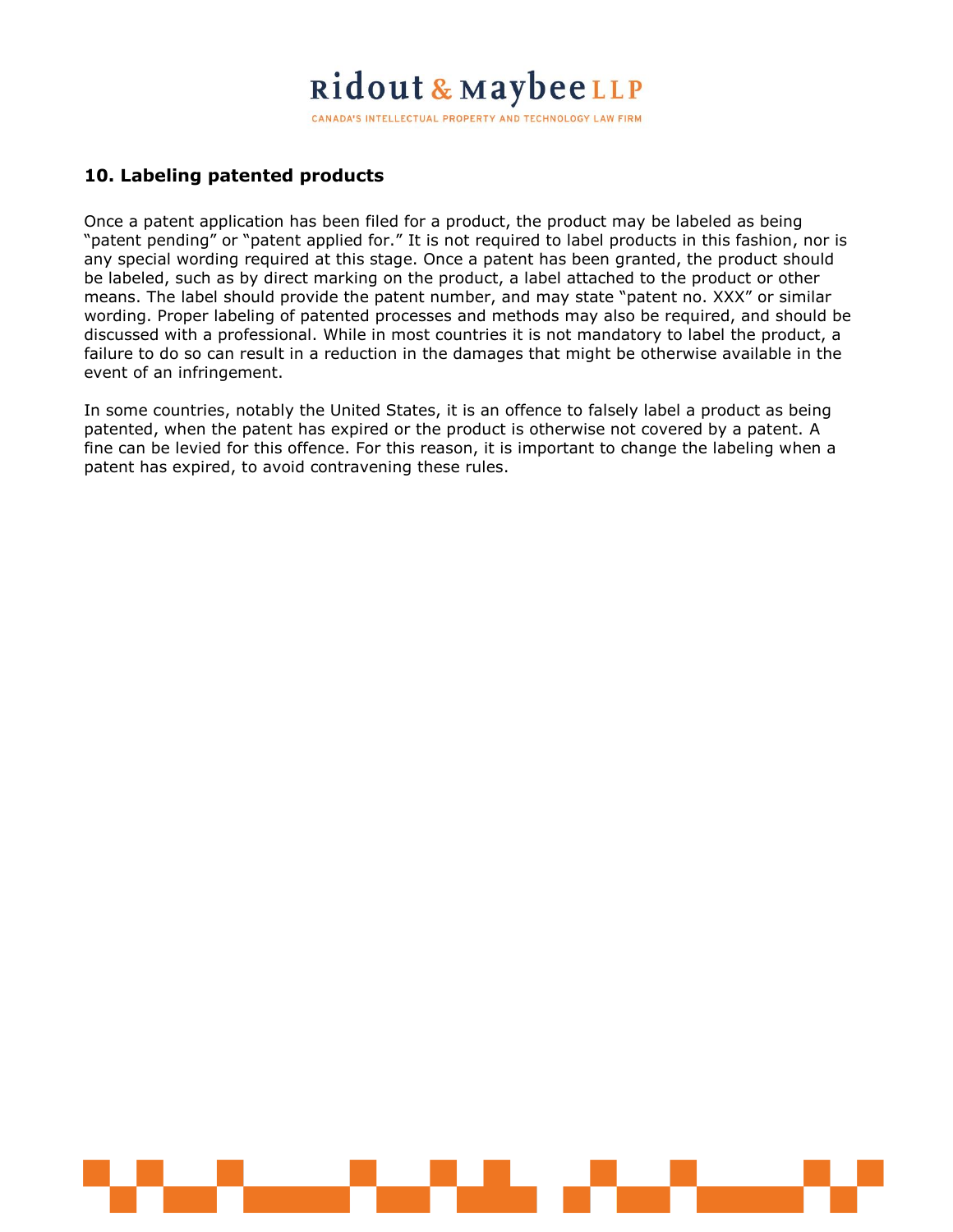CANADA'S INTELLECTUAL PROPERTY AND TECHNOLOGY LAW FIRM

### **11. Alternatives to patenting an invention**

Depending on the nature of the innovation, there may exist other forms of protection that can bolster a patent or provide alternative protection for the product. These alternatives include:

- Trademark protection: this protects brand names, words, designs, configuration of objects or packaging, (or combinations of these) intended to distinguish your product or service from those of others.

- Design protection: a registered design ("design patent" or "industrial design") protects features of shape or ornamentation of an object intended to appeal to the eye, as distinct from being purely utilitarian or functional. This form of protection is particularly important for a product whose innovative value at least partially resides in its aesthetic appeal rather than its function.

- Trade secrets: this protects aspects of a business that can be protected by maintaining secrecy, such as industrial processes and product formulations that cannot be "reverse engineered." The law will protect such secrets, so long as they are not publicly disclosed.

- Copyright: this protects many forms of expression, including literary works, music, software, and pictures or designs. It can last for 50-75 years past the life of the author.

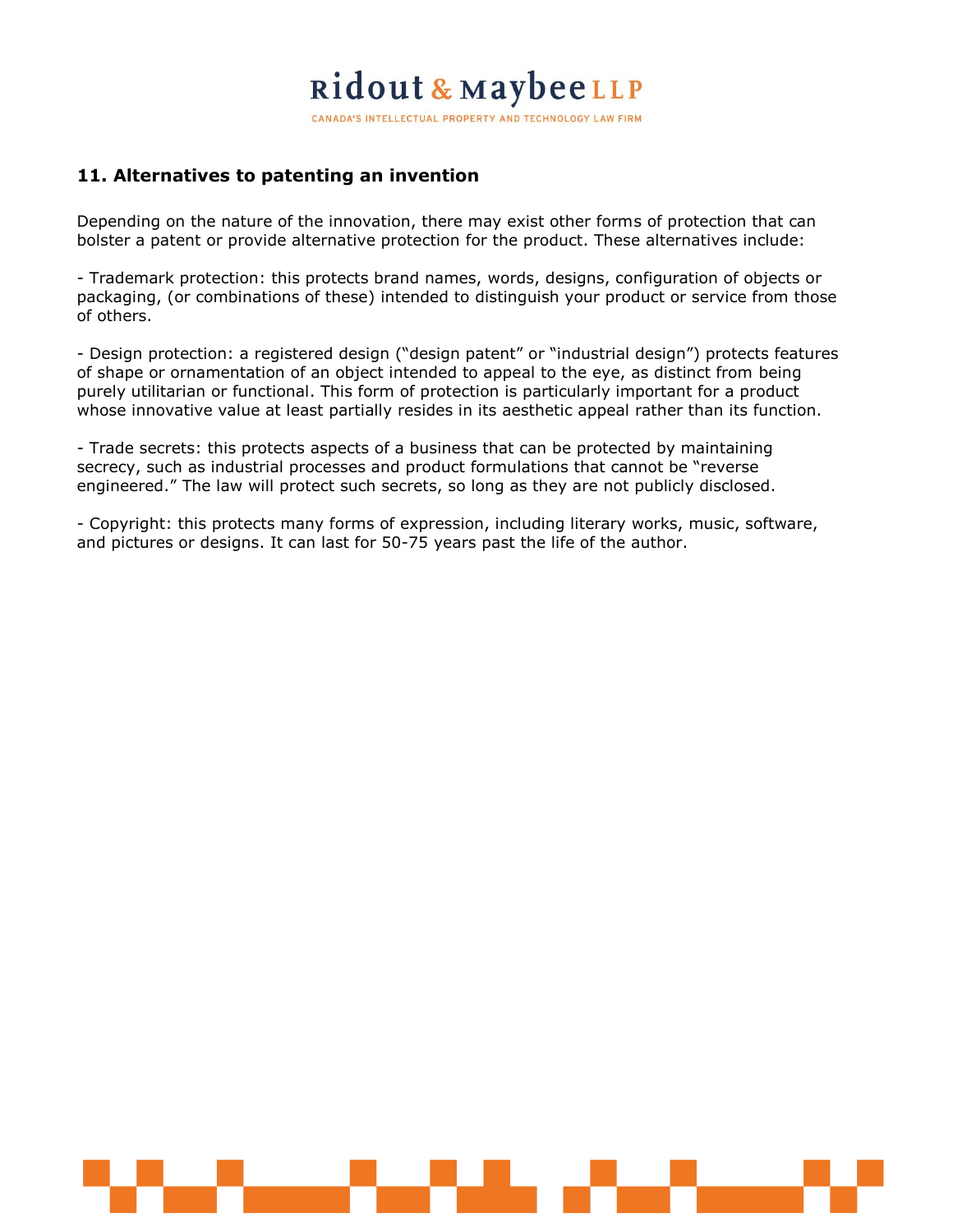CANADA'S INTELLECTUAL PROPERTY AND TECHNOLOGY LAW FIRM

### **12. Practical Steps**

If you think that obtaining a patent may be right for your business, you should contact a registered patent agent or patent attorney. Law firms that specialize in patents and other intellectual property are located in most major cities. Of course, we at Ridout & Maybee LLP would be delighted to assist you in evaluating your invention and advising you as to the best course of action to protect your intellectual property.

There are several steps that a layperson can take to facilitate the patenting process:

- During the R&D process, carefully maintain all records and documents relating to the project. This includes informal notes, sketches, emails, and other information. This could be valuable at a later stage, especially if the patent is ever challenged.
- Conduct an initial search for similar inventions. A simple keyword search on Google and other search engines can readily reveal similar products. Several patent offices have user-friendly online searching functions. The websites maintained by the USPTO, European Patent Office (in particular its "esp@cenet" site), Google Patents and the World Intellectual Property Organization (WIPO) are good places to commence such a search. A cautionary note is that any such search should be conducted only to obtain an overview of the prior art, and should not be considered a substitute for a thorough search conducted by a skilled professional patent searcher.
- Maintain a file of all "prior art" that is relevant to the invention. While there is no legal requirement in any jurisdiction to conduct any literature or patent searches, some jurisdictions (notably the United States) require complete disclosure of any relevant prior art known to the inventors and the patent applicant.
- Prepare a detailed description of your invention. This should include a variety of drawings, if appropriate to the invention. The description need not be in any special form, but should be as detailed as reasonably possible. The more detail that can be provided to the patent professional, the better the resulting patent.
- Consider alternative embodiments and variations on your invention, in order to potentially broaden the scope of your invention.

A cautionary note is to be wary of commercial entities other than established IP law firms that purport to assist inventors in obtaining a patent and commercializing the invention. In some cases, such entities have been the subject of government investigations for fraud, and have been required to pay substantial penalties. It is highly recommended to seek professional assistance only from registered patent agents and patent attorneys. Most patent offices, including the USPTO, maintain lists of registered agents and attorneys.

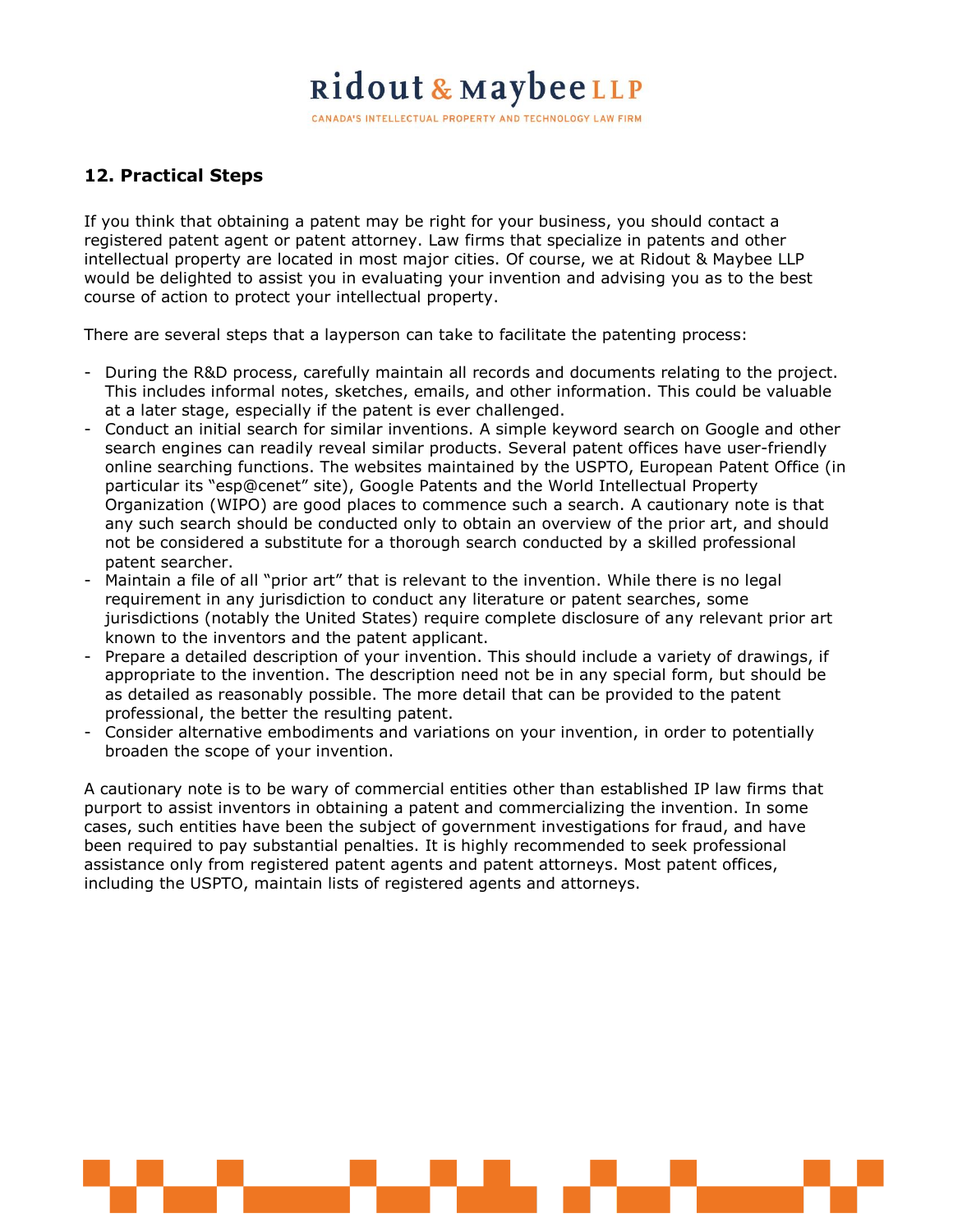CANADA'S INTELLECTUAL PROPERTY AND TECHNOLOGY LAW FIRM

### **PART II: TRADEMARKS**

#### **1. What is a trademark?**

Trademarks are intended to indicate a source of goods or services and to distinguish one's own goods and services from those of other businesses. A trademark - or mark - can constitute essentially anything that serves these purposes. The usual form of trademark consists of one or more words or designs, or combinations of these two, but a trademark can also consist of the physical shaping of an article, its color, or other aspects. A trademark can consist of a brand name, a logo, a phrase or expression, words written in a stylized form or any combination of letters, numbers and colors. A trademark can also consist of non-traditional signs such as sounds, scent, taste, texture, but these marks require additional information to be provided during the examination procedure compared to other forms of trademark. Essentially, the universe of trademarks is as expansive as the human imagination.

A trademark can be associated with one or more business entities or it can be associated with only a single product or a line of products. A well-organized business usually has an array of trademarks, which are vigorously protected. Trademarks serve a crucial, central function in any branding strategy, since they constitute the public face of a business and its products or services.

A trademark serves a different function than a trade name, which is the name given to the business itself rather than to its products or services. These are often the same, but not always. Protecting one's trade name, for example by registering a business name, provides little if any protection of one trademark.

Unlike other forms of intellectual property, a trademark is created and sustained by the manner in which it is used, rather than anything which is intrinsic to the trademark itself. A trademark exists because it is adopted and used so as to distinguish the owner's goods or services from those of others. If it is not used in this fashion, but is simply used to describe the type of product or service, or if use of the mark is halted entirely, rights in the mark may be lost. Thus, the ways in which a mark is depicted and used must be carefully controlled and monitored.

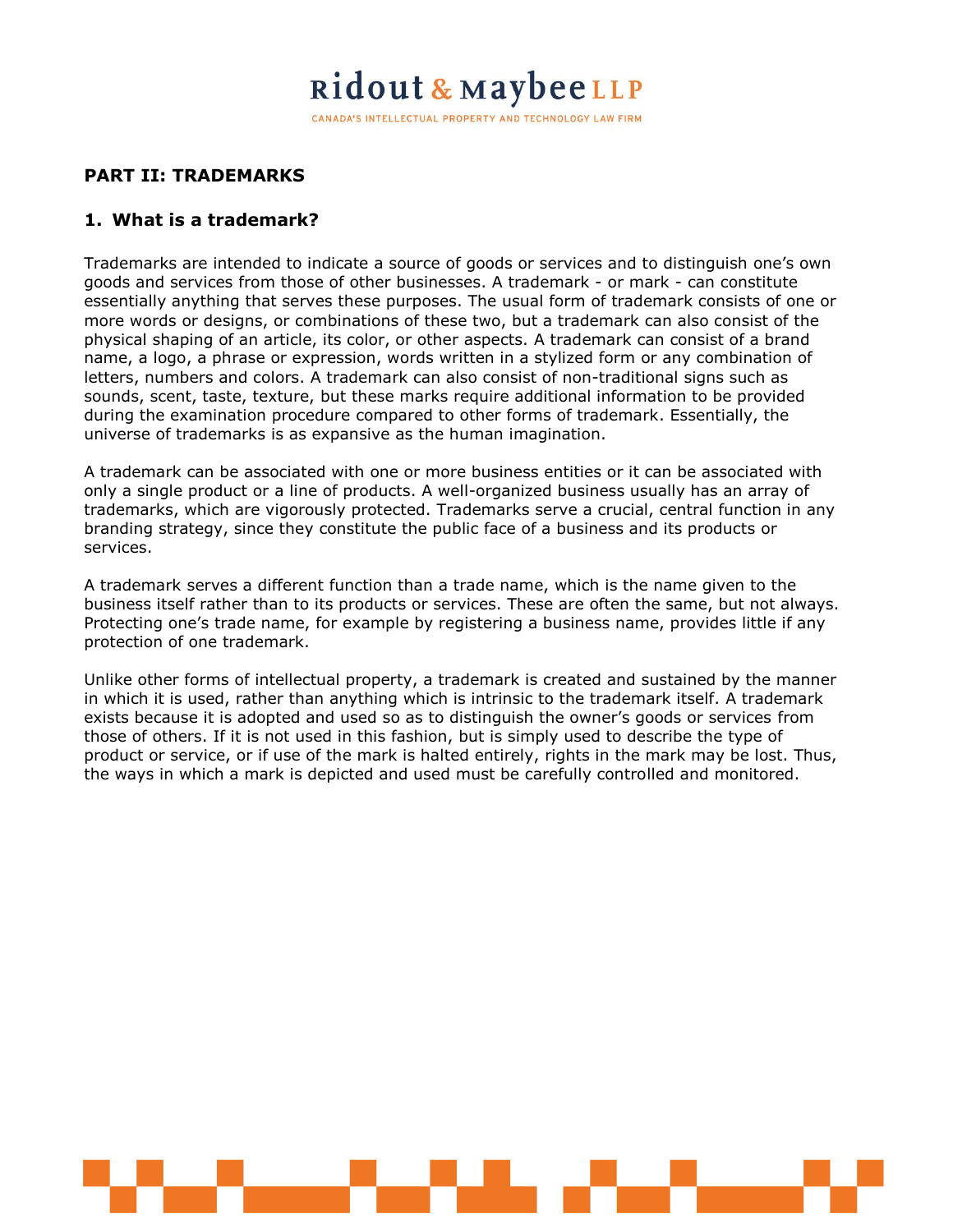CANADA'S INTELLECTUAL PROPERTY AND TECHNOLOGY LAW FIRM

### **2. Trademarks and business strategies**

A well-run business requires a well-designed trademark strategy, which should include at least the following elements:

- Selecting strong trademarks: these can include one or more marks that define an overall company identity as well as branding of specific products and product lines. The trademark strategy can include the adoption of special designs, colors, words and phrases, for the purpose of distinguishing your business from those of others.
- Avoiding infringement of the rights of others: careful searching before adopting a mark is essential to avoid the legal entanglements that can ensue when one's trademark is too close to another's.
- Protecting trademarks with the appropriate registrations, and keeping these up to date. Regular consultation with a professional advisor is critical to ensure that legal protection for your trademark portfolio is maintained.
- Ensuring consistent and proper usage of all trademarks. This includes educating one's employees in the proper use of trademarks, and closely monitoring one's trademark usage.
- Policing the marketplace for infringement or improper usage of your trademarks by others. This task has been made considerably easier by the Internet, which allows you to quickly and inexpensively check for third party uses of your trademark, on a worldwide basis. It is also important to instruct your representatives, sales force and employees to be on the lookout for infringement. Your professional advisor can also monitor newly-filed trademark applications in order that these applications can be opposed while they are still in the application stage.

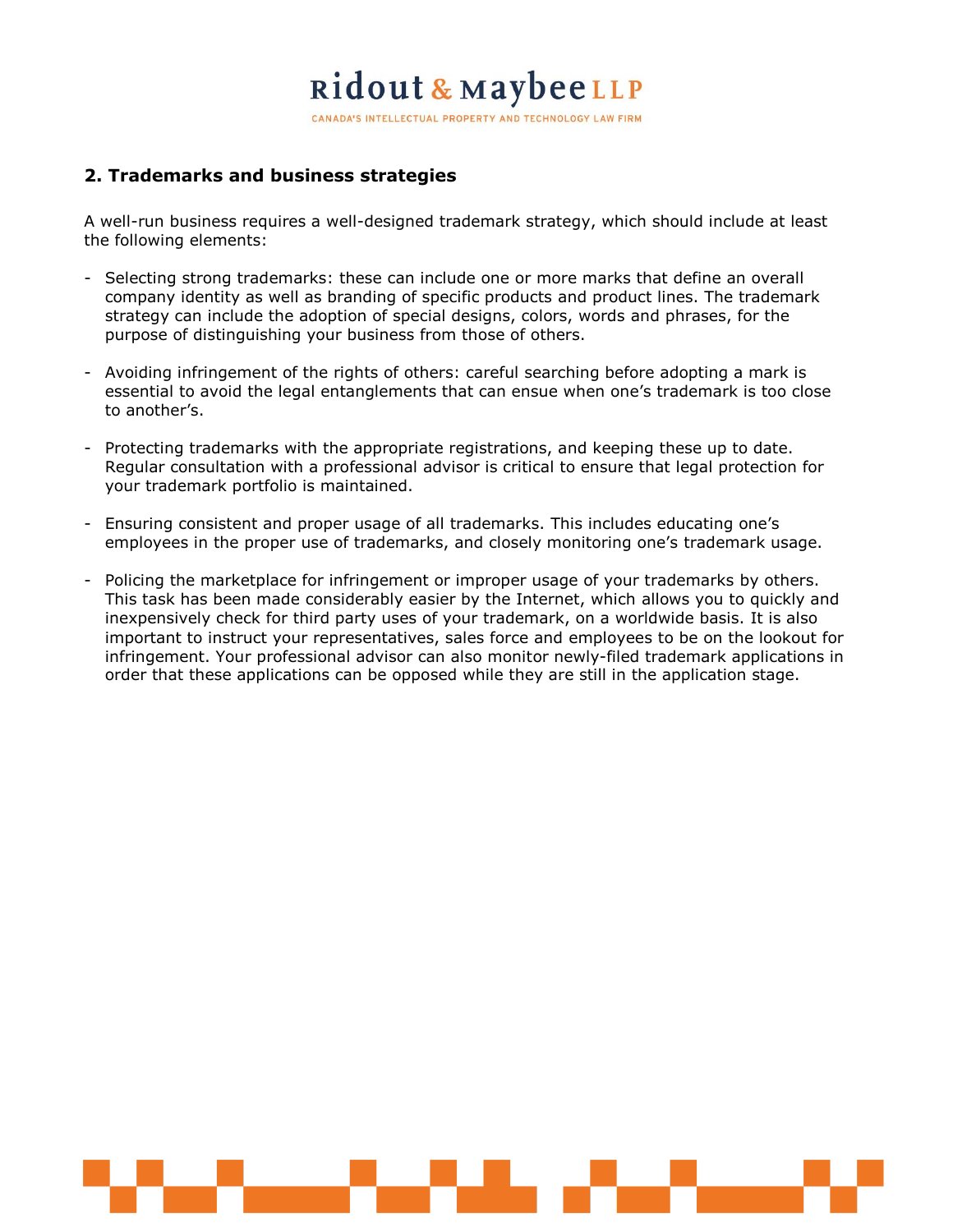CANADA'S INTELLECTUAL PROPERTY AND TECHNOLOGY LAW FIRM

### **3. Selection of a trademark**

The selection of a trademark is a crucial business decision that usually occurs early in the life of a business and or new product. Selection of a mark involves business, marketing and legal considerations. A strong trademark, from a legal perspective, is one which is defensible against attacks from others and provides a broad ambit of protection that prevents others from using similar marks for the same or related products or services. The primary legal requirements of a mark are as follows:

a) A mark should not be clearly descriptive of the associated goods or services, nor deceptively misdescriptive. One should resist the temptation to select a mark that essentially describes the product, since one cannot prevent other persons from describing their own goods in similar terms. An improperly descriptive mark is one that describes the product itself or an essential feature or aspect of the product, or is a strictly laudatory term ("The Best" or "Superb"). A trademark cannot normally be the name of the product or the place where the product is made or could have been made ("Seville Boots," "California Wine"). In some cases, an otherwise descriptive mark can be protected if it has been used to such an extent so as to acquire "secondary meaning" in that the public perceives the mark to be associated with a particular company rather than being simply descriptive. However, secondary meaning is achieved only after considerable use and effort; when initially selecting a mark, it is best to avoid a mark that can only be protected after it has acquired secondary meaning.

b) Avoid the use of personal family names. While many well-known marks consist of personal names (Ralph Lauren; McDonalds; Ford), it can be difficult to protect such marks since they conflict with the legal principle that no business should be able to prevent others from using their personal names. In general, one can only protect a personal name if it has acquired secondary meaning, such that in the mind of the public it is associated with a particular business rather than being merely a name. For example, if "Ford" is mentioned in association with vehicles, the average consumer will doubtless associate this with Ford brand cars, and not simply a family name. While it is possible to use a personal name for a business, one does so with the risk that it may not be possible to protect it as a trademark. For these reasons, when initially selecting the mark, it is usually best to avoid the use of a personal name.

c) Avoid marks that are confusing with other marks or business names. A basic requirement of a trademark is that it should distinguish one's wares or services from those of others. For this reason, a mark must not be confusing with a mark or business name previously used by another business. The legal tests for determining confusion are complex. Confusion can arise if similar marks are used for similar wares or services, or are likely to be used in the same channels of trade (such as products that might be sold in a supermarket). Well-known or famous marks are usually given a broader ambit of protection, such that one can be prohibited from using the same or similar mark even if the respective products are quite different.

The best way to avoid the risk of adopting a confusing mark is to conduct a thorough search before adopting the trademark. The search should cover all countries where you reasonably expect to use the mark.

d) Many countries impose specific requirements for trademarks. For example, in Canada one must avoid the use of a class of marks known as "prohibited marks." These include various official indicia, as well as marks used by public bodies such as governments, universities and sports authorities. In the United States and other countries, the various Olympic authorities have

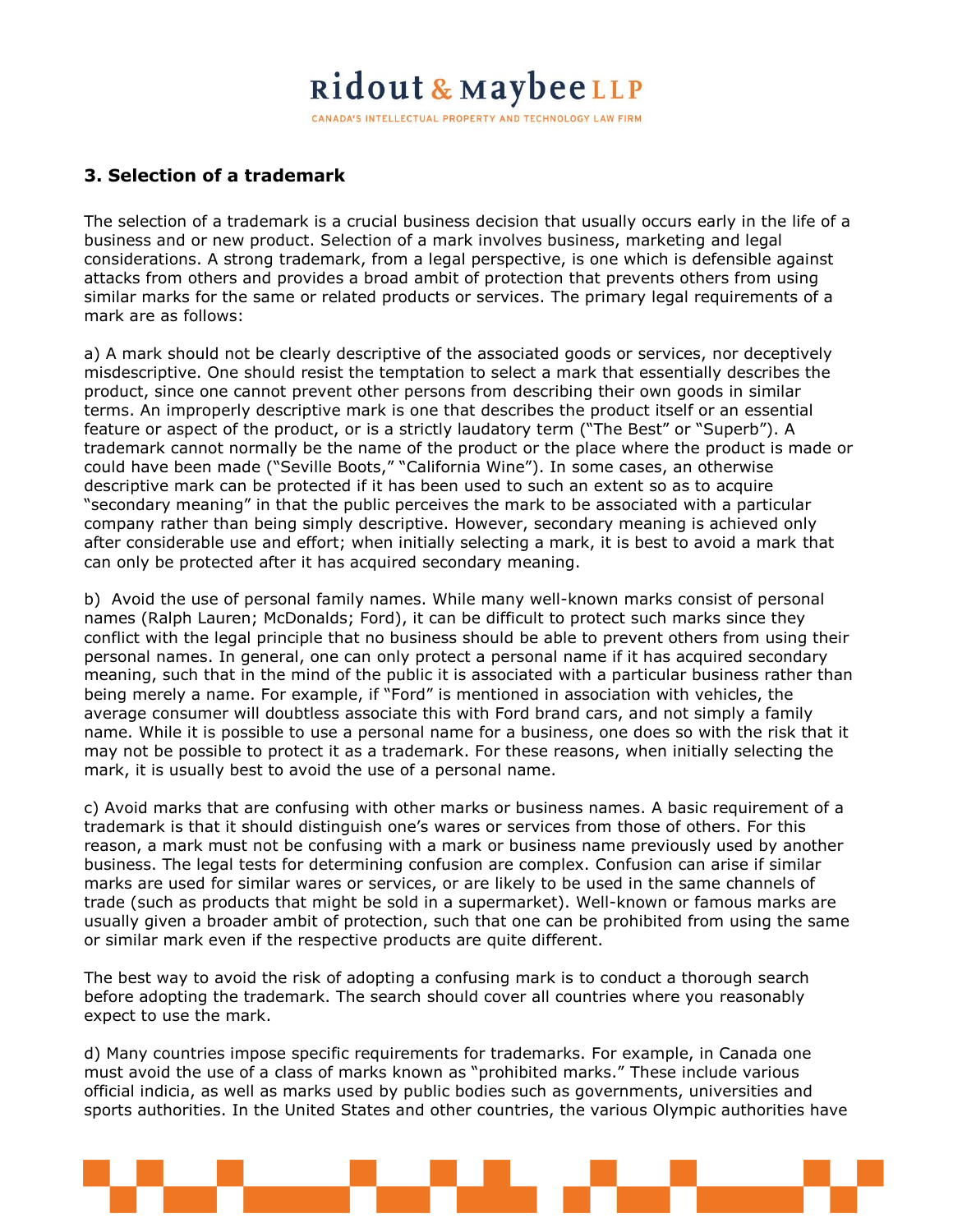the right to prevent others from using a range of trademarks. Some countries prohibit the registration of obscene or scandalous marks. It is important to consult with legal counsel to ensure that one's selected mark does not encounter any special prohibitions of this nature.

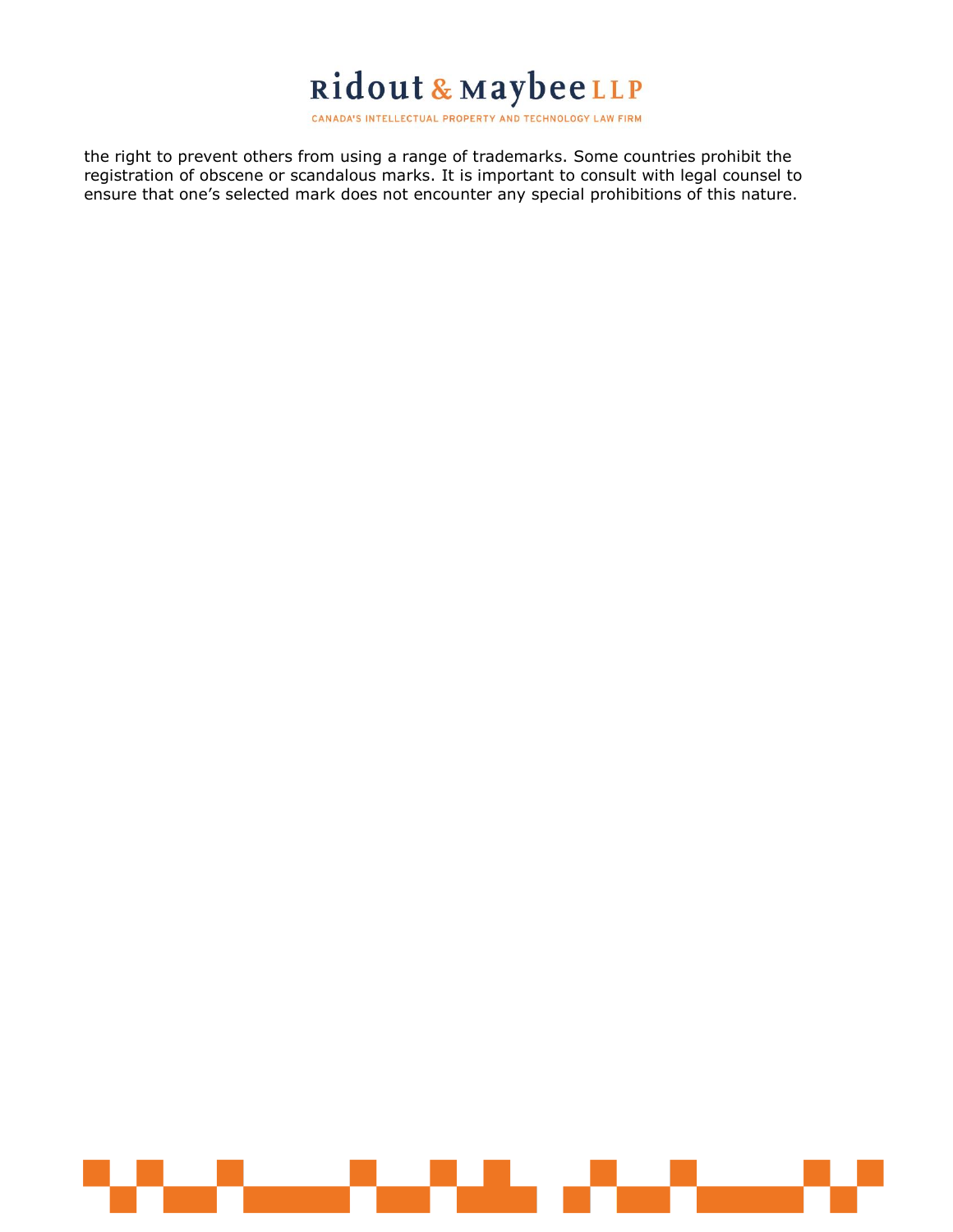CANADA'S INTELLECTUAL PROPERTY AND TECHNOLOGY LAW FIRM

#### **4. Protecting a trademark**

The rights to a trademark arise primarily from one's use of the mark in association with particular products or services. The rights are tied to these products or services, and do not exist in isolation from them. Over time, as a mark becomes well known, the ambit of protection can increase such that one can prevent unauthorized use of the mark in association with a broader class of products or services.

There are two ways to protect a trademark. The first, which is more difficult, is purely through use of the mark. A mark can be enforced against others based solely on one's prior use of the mark. However, in order to enforce such a mark, one must prove one's prior use of the mark, which can be a difficult and costly task. Moreover, rights based on use can be limited geographically to the locations in which the mark is used.

The easier way to protect a trademark is through registration. Registration is not legally required, but it has several significant benefits. The primary benefit is that a registered mark may be enforced against any other person who is using a confusing mark, anywhere in the country. It is not necessary to prove that one's own mark has been used in a widespread fashion.

A registration can cover essentially a multiplicity of goods and services. Registration of a mark requires filing a detailed application and payment of a government fee. This fee varies widely depending on the country involved and – in most cases – the number of goods and services listed in the registration. In Canada and the U.S., each classification of goods and services under the registration will require an additional fee to be paid. The application process has several stages and typically requires 1 to 2 years to complete. The application can potentially encounter difficulties if the examiner objects to the mark on the basis of descriptiveness or confusion with another mark. As well, at a late stage of the application process, the application is subject to opposition by any interested member of the public.

Due to the relatively lengthy time required for the application process, it is good practice to take great care when selecting a mark, so as to avoid investing in a mark that is unregisterable or having to change one's mark after a product has been launched.

The application can be filed before use of the mark has commenced, and it can also be registered before the use of the mark has commenced upon payment of the registration fee. A trademark application may also be filed at any time after use of the mark has commenced. Even if a mark has been used for a considerable time, one can – and should – still register it.

The mark should be registered in each country where one plans to actively pursue business. Various options exist to simplify and reduce the cost of multinational protection. For example, European-wide protection can be achieved through a "Community Registration." As well, nationals of many countries including Canada and the United States, can take advantage of the "Madrid Treaty," which streamlines the process of obtaining registrations in a large number of countries. Under this Treaty, an applicant can obtain trademark protection in over 100 countries through filing a single trademark application.

In some cases, a trademark should be registered in certain other key countries such as China, to reduce the risk of "trademark squatting" by unauthorized persons. Registration in China can be obtained easily under the Madrid Treaty as they are one of the parties in the agreement.

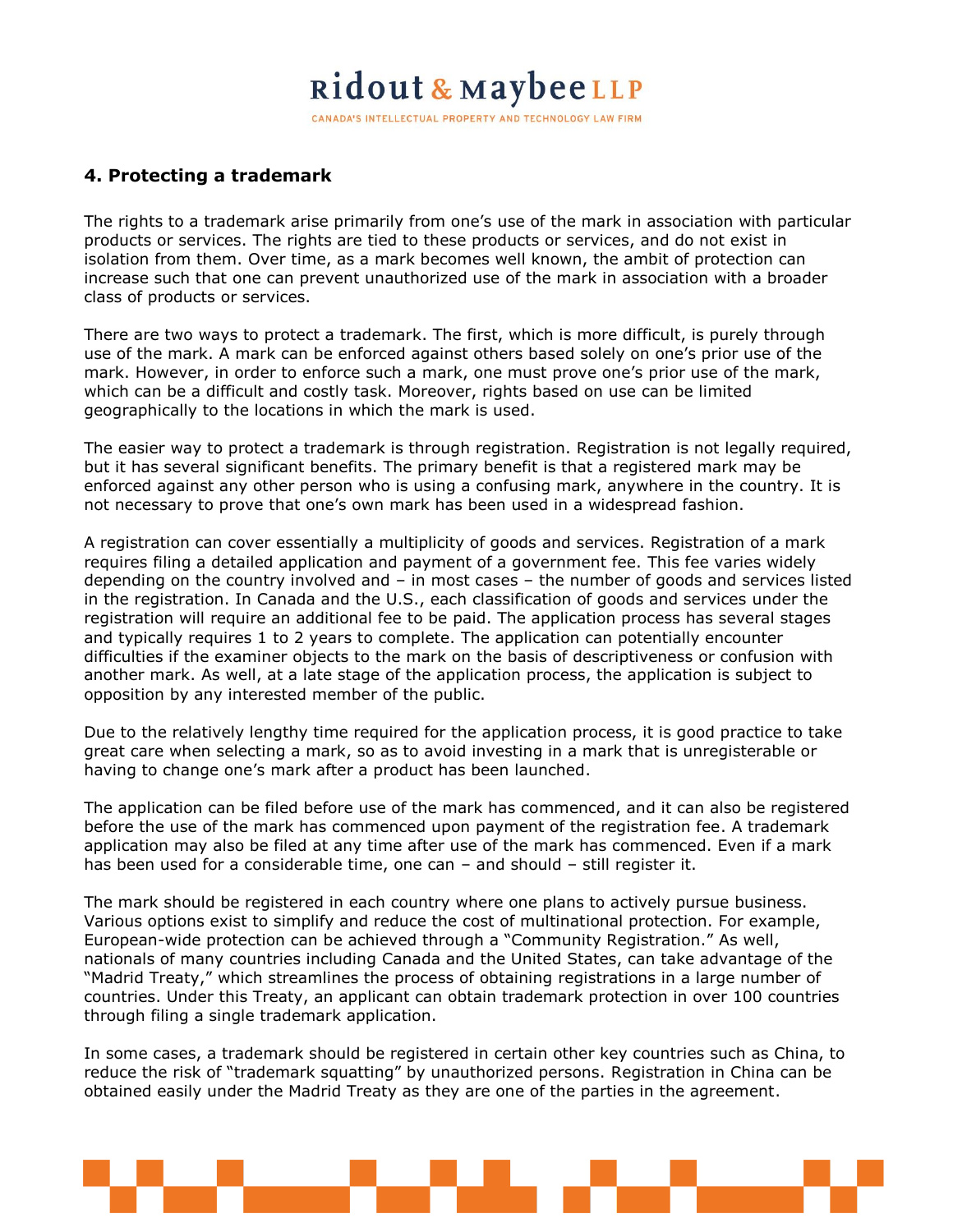CANADA'S INTELLECTUAL PROPERTY AND TECHNOLOGY LAW FIRM

A trademark registration can exist indefinitely, provided the periodic renewal fees are paid and no third party succeeds in cancelling the registration. This renewal period is 10 years in Canada. Some trademark registrations are exceedingly old, and represent the oldest forms of active intellectual property rights. As such, a trademark registration is in a real sense an investment in the long term future of one's business.

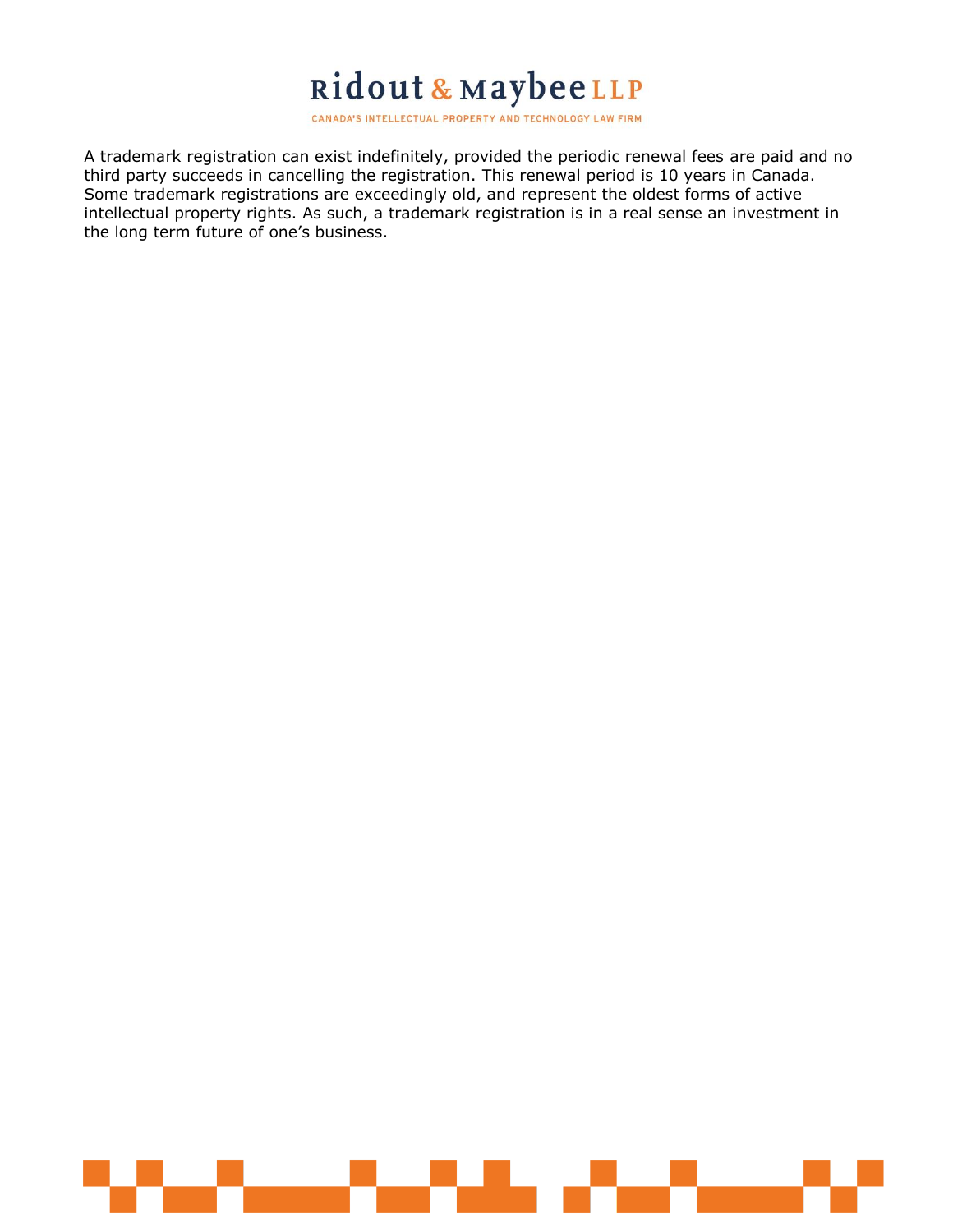CANADA'S INTELLECTUAL PROPERTY AND TECHNOLOGY LAW FIRM

### **5. Ownership and licensing**

Although a trademark must be commercially used in order to remain viable, the owner need not itself actively carry on the business. Instead, the trademark may be legitimately used by an authorized licensee of the owner. A license should be in writing and include certain minimum terms including quality control provisions. In some jurisdictions, the licensee is required to provide public notice of the license, for example by stating on labels that the trademark is used under license.

Licensing of a trademark permits the mark to be owned by a separate entity from the active business unit. As well, licensing can effectively leverage the value of a brand, by permitting others to make use of a mark in a fashion which complements the core business. This practice is particularly visible in the licensing of high-profile marks to others engaged in seemingly unrelated business, such as a sports car manufacturer licensing its marks to a clothing manufacturer.

Licensing of a mark requires numerous safeguards in order to prevent inadvertent weakening of the mark. It is important to consult with a professional adviser before engaging in any licensing of a mark.

The ownership of a trademark can also be transferred to another person. This is normally done by a written assignment, which should be recorded in the trademarks office of each country where the mark is registered.

A trademark can be owned by multiple owners, or it can be licensed to multiple users. Trademarks can serve as the basis for a franchising program in which franchisees are permitted to use a mark, subject to a variety of requirements. Trademark ownership is a key consideration when one's business consists of multiple related companies. In all cases where ownership is a potential consideration, legal counsel should be consulted at an early stage.

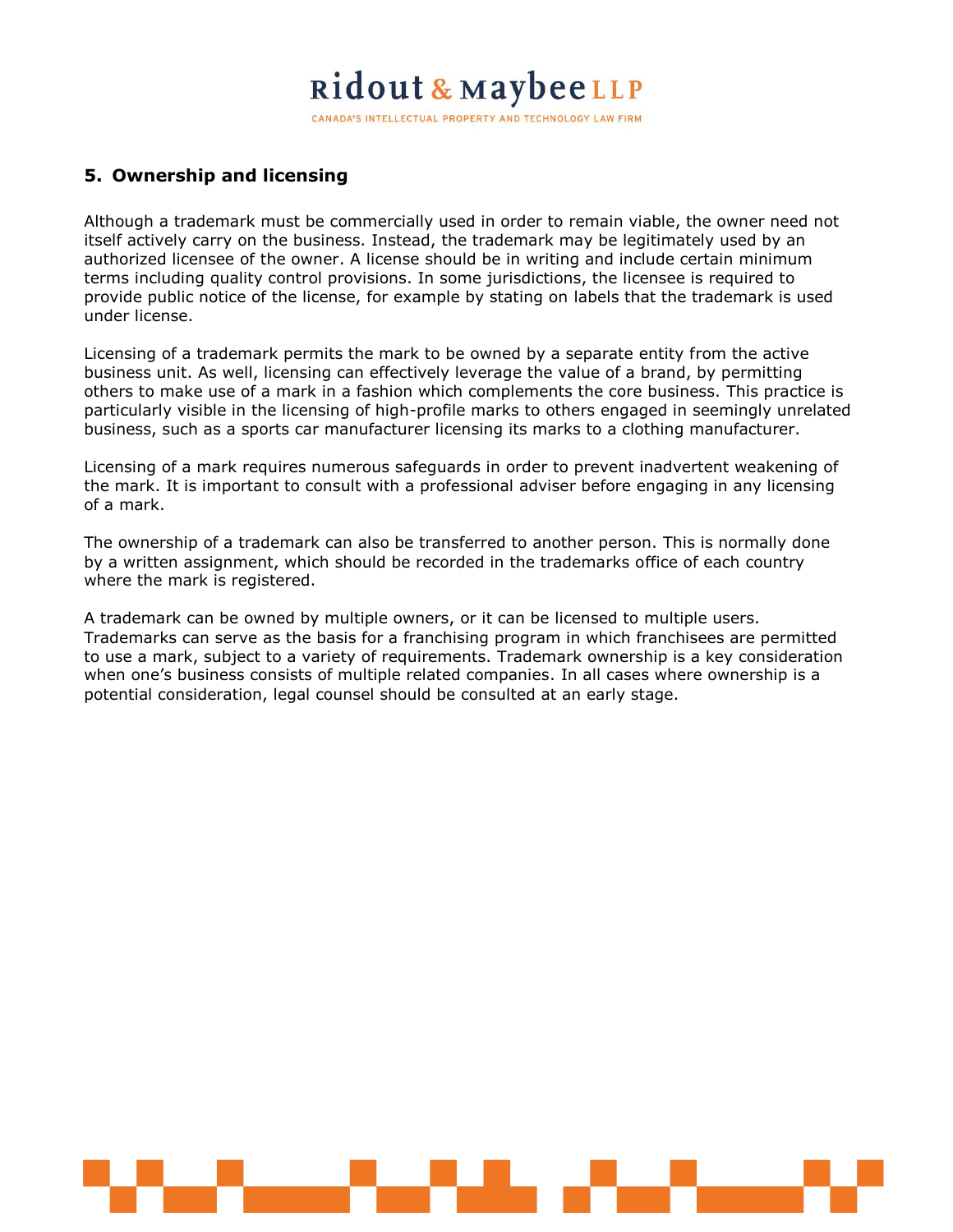CANADA'S INTELLECTUAL PROPERTY AND TECHNOLOGY LAW FIRM

#### **6. Care, maintenance and proper use of trademarks**

Trademark rights can be diminished or lost in a variety of ways unless proper care is taken. A common source of lost rights arises from a loss of the "distinctiveness" of a mark. If the mark becomes widely used by others, it may no longer serve to distinguish one's product or service from those of others. At that point, it may no longer be possible to enforce the mark, and the mark can be freely used by others. As well, trademark rights can be lost by other means. If the mark is registered, the registration can be cancelled when the rights to the mark are lost. Some of the steps one can take to guard against this are:

- 1. Police the marketplace. It is important to be aware of any unauthorized use of your mark or similar marks. Take action if your mark is being used by others, in particular by competitors using your mark or a similar mark in association with competitive goods or services.
- 2. Generic use of your mark by the public and other parties presents a difficult problem, since such use can be diffuse and widespread. If the improper usage arises in a journal, website, blog or other public forum, sometimes a friendly letter to the author can suffice to ensure proper usage in the future. In serious cases of widespread misuse, a marketing campaign can be carried out to educate consumers. However, this is a relatively rare and extreme step.
- 3. Ensure that you are using your mark in the proper fashion, as an indicia of distinctiveness rather than to describe your product. This is particularly important if the product is new and unique; the temptation can be strong to identify a product purely by reference to the mark. However, this will lead to the mark taking on a generic quality, especially as other businesses develop similar products. One should always adopt both a descriptive term for a product as well as a trademark, and use both in their respective contexts.
- 4. Use the mark in a consistent fashion, and in the same form in which it is registered. One should beware of "usage creep", in which trademarks evolve over time. For example, a mark consisting of a word in the singular can evolve into the plural. If the mark consists of a logo or design, this should remain consistent. If the mark changes, the new form or version of the mark should be registered.
- 5. If the mark consists of a word or words, at least the initial letter of each word or words should normally be capitalized, unless the mark consists of words used in a special, stylized form.
- 6. Identify the mark as a trademark with the  $TM$  symbol or, if the mark is registered, with the ® symbol.
- 7. Use the mark on a continuous basis. One cannot maintain exclusive rights to an abandoned mark; the registration can be cancelled if the mark is abandoned. Even a small amount of commercial use, if legitimate, can preserve trademark rights.
- 8. Register all marks used in association with your product and business. If you commence use of a new mark  $-$  be it a new slogan, design or logo  $-$  be sure to register the mark in all countries where you actively carry on business.

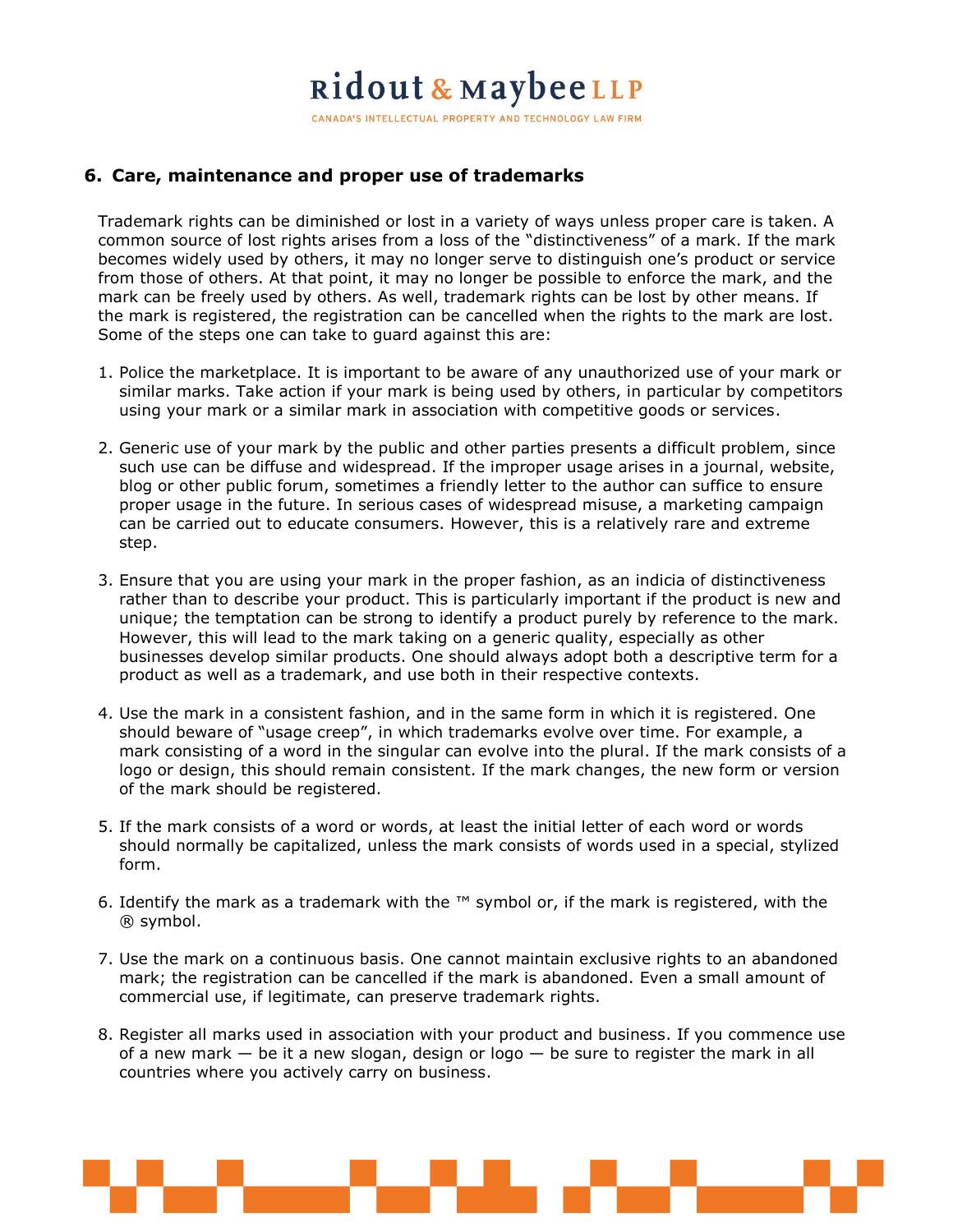CANADA'S INTELLECTUAL PROPERTY AND TECHNOLOGY LAW FIRM

### **7. Trademark infringement and enforcement**

A trademark is infringed when it is used by an unauthorized person in a fashion that is likely to lead to confusion in the mind of the purchaser or consumer. In general, this test requires both a similarity of the respective marks as well as a similarity in the respective products or services. However, trademarks vary in their ambit or scope of protection, depending on their inherent distinctiveness, the extent to which they have become known in the marketplace and the extent to which they differ from the marks and brands used by others. Infringement can arise if the ordinary consumer would believe that the respective products or services originate from or are authorized by the same source.

Infringement can arise in a variety of ways, including the unauthorized use in association with products or services, use in advertising or (to some extent) on the Internet and certain types of comparative advertising. As well, a trademark can sometimes be enforced against others who are disparaging one's product or diluting one's trademark rights.

As with other property rights, trademark rights are not self-enforcing. One must take active steps to prevent others from using the mark, and to preserve one's exclusive rights to the mark. Indeed, a failure to enforce one's trademark can lead to a loss of exclusive rights to the mark, and can make it difficult to stop others from using the mark in the future.

Once an infringement is discovered, the first step is to gather facts to determine the nature and extent of the infringing use. It is particularly important to determine the products or services that are being offered in association with the infringing mark. If the mark has been registered, the registration serves as the legal basis for enforcement against infringers. If the mark is not registered, one must rely on what are sometimes referred to as "common law" rights. This is a more difficult procedure; it is always preferable to obtain a registration before enforcing the mark.

There exist a variety of enforcement tools and techniques, ranging from an informal request to court proceedings. In some cases, one may enlist the police or other government agencies to initiate criminal or other proceedings against "counterfeit" goods. In many cases, an aggrieved trademark owner will retain legal counsel to send the infringer a letter describing the infringed trademark rights and demanding that the unauthorized use cease.

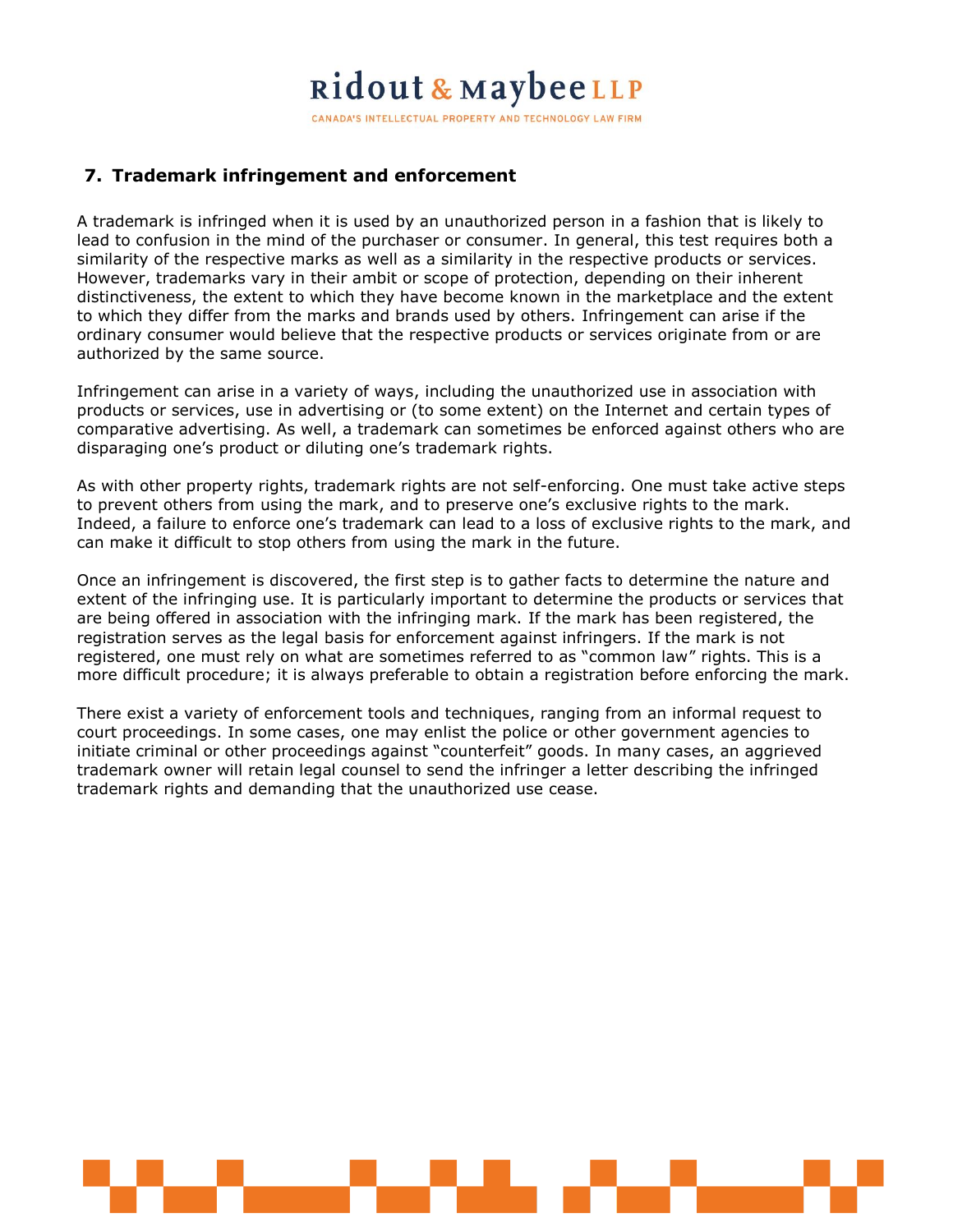CANADA'S INTELLECTUAL PROPERTY AND TECHNOLOGY LAW FIRM

### **PART III: DESIGNS**

### **1. Legally protectable designs**

Industrial design represents an important aspect of many products, especially those marketed to consumers. In many cases, good product design is what distinguishes a product from its competitors and forms an important component of the business strategy for a new product. From store displays, to components of equipment, to boat hulls, to furniture, the design element of a product can be a core aspect of its appeal.

A design registration – sometimes called a "design patent" or "registered industrial design" – is a form of legal protection that protects the elements of configuration, shape, pattern or ornament of a product that are intended to appeal to the eye. A design can include functional aspects, but it cannot be registered if it is purely functional in nature. A design registration constitutes an important legal tool to protect a product's physical appearance. For many classes of products, this form of protection is of critical importance, especially if the product is not fully protected by a patent or other means. Design registrations form an integral component of an overall IP strategy.

Design protection prevents others from reproducing a product in the same or similar form, but it usually does not prevent others from making a product that is functionally identical to a protected product, if it differs in appearance.

A design registration can protect a wide array of products. Some of these are:

- Screen icons, graphic user interfaces and other computer screen displays
- Product packaging and displays
- Parts and components of articles
- Food items
- Equipment and tools
- Clothing and textile designs
- Furniture
- Manufactured or hand-made articles

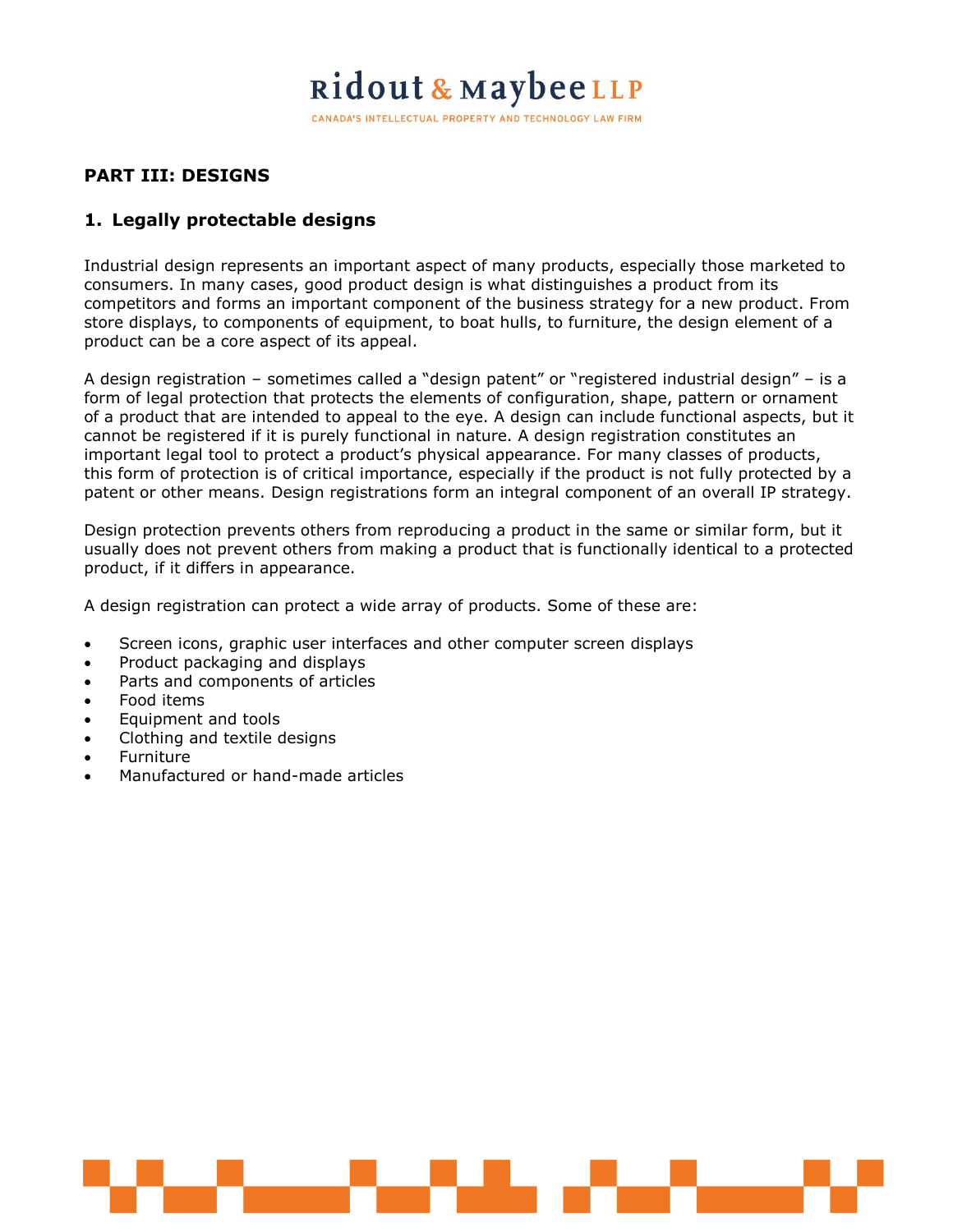CANADA'S INTELLECTUAL PROPERTY AND TECHNOLOGY LAW FIRM



#### (12) United States Design Patent (10) Patent No.: **US D501,977 S** Carbone (45) Date of Patent: \*\* Feb. 22, 2005

#### (54) ICE CREAM CONE

- (75) Inventor: Arnold James Carbone, Burlington, VT (US)
- $(73)$ Assignee: B & J Homemade, Inc., South Burlington, VT (US)
- 14 Years  $(**)$  Term:
- (21) Appl. No.: 29/188,466
- $(22)$  Filed: Aug. 19, 2003

#### Related U.S. Application Data

(62) Division of application No.  $29/150,635$ , filed on Nov. 27, 2001, now Pat. No. Des. 482,181.

- 
- 
- (58) Field of Search  $\frac{11}{199}$ ;  $\frac{99}{383}$ ;  $\frac{426}{94}$ ,  $\frac{95}{100}$ ,  $\frac{101}{101}$ ,  $\frac{104}{138}$ ,  $\frac{139}{144}$ ,  $\frac{289}{290}$ ,  $\frac{290}{292}$ ,  $\frac{295}{25}$ 549, 439, 496

#### $(56)$ **References Cited**

#### **U.S. PATENT DOCUMENTS**

| D54,440 S   |   |                                |
|-------------|---|--------------------------------|
| D56,488 S   |   | * 10/1920 Winder  D1/118       |
| 2.167.353 A | 啦 | 7/1939 Nello Frediani  426/102 |
| D131,946 S  | * |                                |
| D153.352 S  | * | 4/1949 Halset  D1/118          |
| 2.749,853 A | 牢 | 6/1956 Graham  99/383          |
| D358.018 S  | 串 | 5/1995 Lindemann  D1/101       |
| 5,916,611 A | * |                                |

#### OTHER PUBLICATIONS

RolloCone on p. 1 of the Matternorn Company Winter 1999 newsletter © 2002, retrieved from the Internet on Oct. 3,

2002 from: < URL: http://www.thematterhom.com/matdev/ newsletter\_winter\_1999.htm.\*

\* cited by examiner

Primary Examiner-Alan P. Douglas Assistant Examiner-Linda Brooks (74) Attorney, Agent, or Firm-Gerard J. McGowan, Jr.

 $(57)$ **CLAIM** 

The ornamental design for an ice cream cone, as shown and described.

#### **DESCRIPTION**

FIG. 1 is a perspective view of our new invention;

FIG. 2 is a rear elevational view of our invention:

FIG. 3 is a front elevational view of our invention:

FIG. 4 is a side elevational view of our invention;

FIG. 5 is a side elevational view of our invention taken from

the opposite side:

FIG. 6 is a top plan view of our invention;

FIG. 7 is a bottom plan view of our invention;

FIG. 8 is a perspective view of a first alternate embodiment of our invention;

FIG. 9 is a front view of a first alternate embodiment of our invention;

FIG. 10 is a front view of a first alternate embodiment of our invention;

FIG. 11 is a first side view of a first alternate embodiment of our invention;

FIG. 12 is a second side view of our invention taken from the opposite side, of the first alternate embodiment of our invention;

FIG. 13 is a top view of the first alternate embodiment of our invention; and,

FIG. 14 is a bottom view of the first alternate embodiment of our invention.

#### 1 Claim, 4 Drawing Sheets



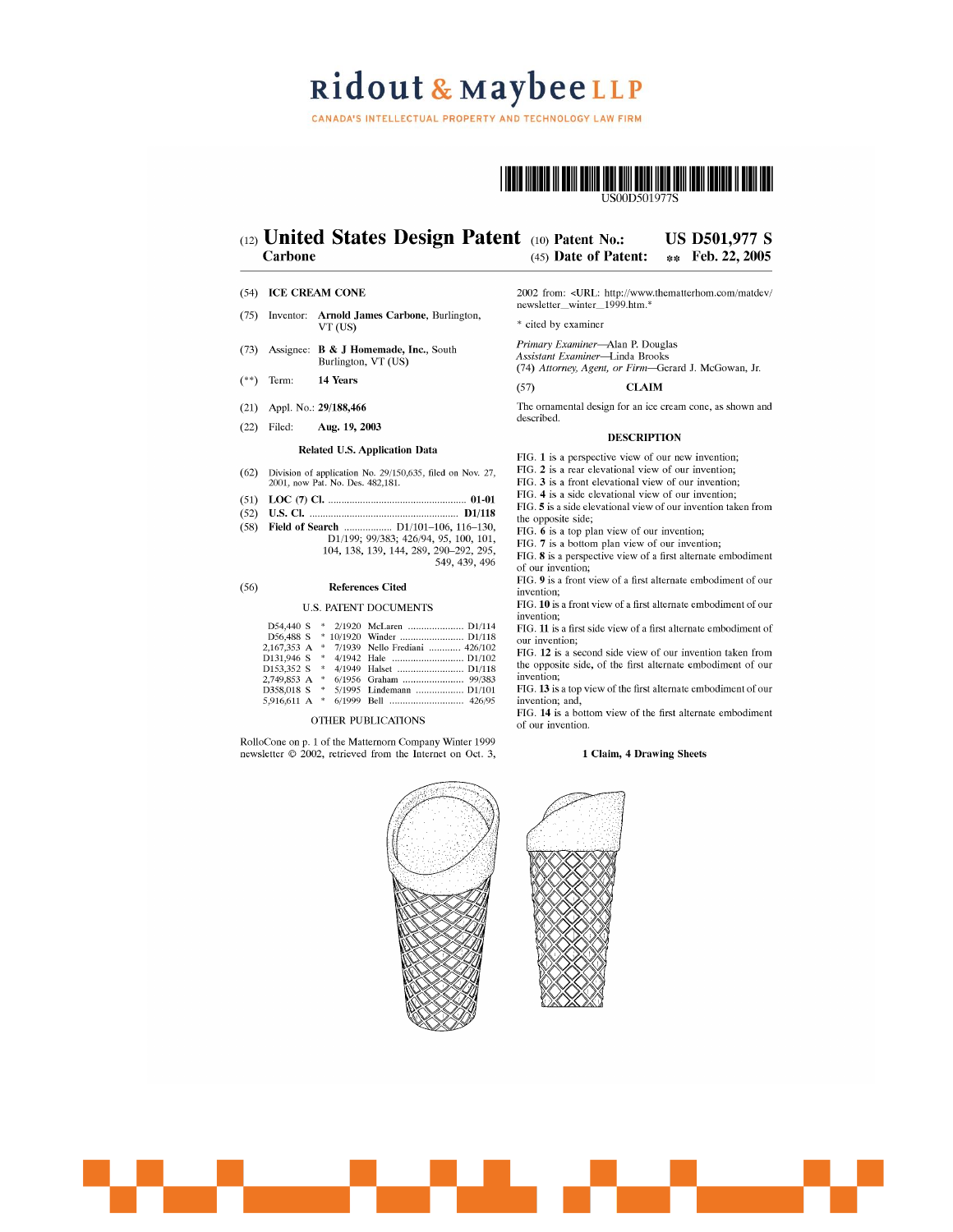CANADA'S INTELLECTUAL PROPERTY AND TECHNOLOGY LAW FIRM

### **2. Benefits of a design registration**

A design registration provides significant benefits to a manufacturer, especially for consumer products. Some of these benefits are:

- It prevents others from making exact copies or variations of your product.
- Enforcement can be relatively simple if a competitor is making a "knock-off" of your product.
- It can prevent others from producing articles that differ in function —thereby avoiding patent  $infringement - but which have a similar visual appearance.$
- A design registration complements patent and trademark protection in that it protects otherwise unprotected design aspects of a product.
- A design registration can provide "fallback" protection in the event a patent is unavailable, too costly or is refused.
- $\bullet$  A design can be registered  $-$  often for relatively low cost  $-$  in countries where no patent has been filed, thereby forming a web of protection in a large number of countries.
- A design can effectively extend a product's exclusivity after a patent has expired, if the visual appearance is updated towards the end of the patent term. As well, design protection can extend for as long as 25 years in some jurisdictions (e.g. Europe).

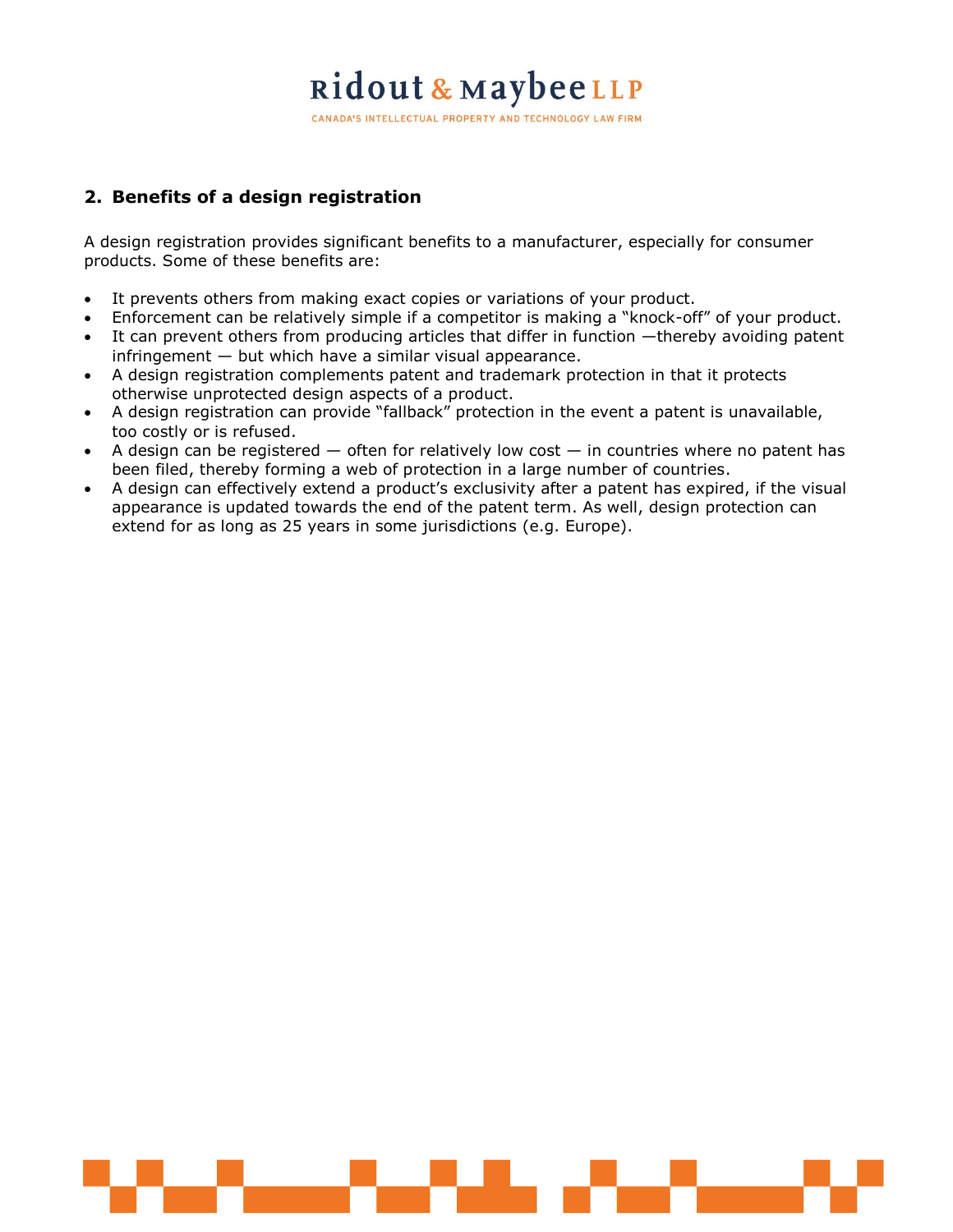CANADA'S INTELLECTUAL PROPERTY AND TECHNOLOGY LAW FIRM

### **3. Protection of a design – registered and unregistered designs**

In most jurisdictions, a design can be protected only if it is registered. An unregistered design can be freely copied, subject to possible alternative forms of protection such as copyright or trademark protection (which are of limited scope).

The basic requirements for a design registration are:

1. The design must be novel. That is, it must not have been previously disclosed or published. A disclosure can arise if a product or publication which embodies the design is made available to the public anywhere in the world. As well, the applicant for the design registration must not have disclosed the design to the public more than one year prior to filing the design application. This provides a one-year "grace period" for any disclosure made by the applicant itself before the design application is filed.

2. The design must not be an obvious variant of a prior design.

3. The design must relate to features of an article that appeal to the eye and are not strictly functional in nature. For example, a car muffler may not be registerable as a design if its shape is solely dictated by functional requirements. However, a valid design may be obtained for a shape that has functional elements or serves a functional purpose, if it can be shown that the shape is not dictated solely by function. Typically, this arises if the same function could potentially be served by a different configuration of the article.

When compared with a patent, the complexity, cost and time required to obtain a design registration is substantially less. An application for registration must be filed within each jurisdiction where protection is sought. Generally, the application consists of a series of drawings and a brief description of the design. An application can cover a single design, or a series of variants of a design. The application is filed by the owner of the design, who can be the employer of the design's creator, or an entity to which the design has been assigned by its creator. It can be worthwhile to consult with legal counsel to ensure that all issues of ownership are resolved.

In some cases, a single application can cover a number of countries. For example, most of Europe can be covered with a single application, thereby reducing costs. Canada is a participant in the Hague System for International Registration of Industrial Designs, which provides a relatively easy and low cost mechanism to register designs in multiple countries through filing one single international application.

The term of the registration of a design differs between jurisdictions. In the United States, a "design patent" has a term of 14 years. A European design registration has a term of 25 years. In Canada, the term is the longer time frame between either (a) 10 years from registration of the design, or (b) 15 years from the filing date of the design.

In some jurisdictions, a novel design can be protected without registration, in a fashion similar to an unregistered trademark or unregistered copyright. Notably, Europe permits an owner of design to take steps against unauthorized copiers, even without a design registration. However, it can be more difficult to enforce an unregistered design, and in general it is recommended to register one's designs. This is particularly the case given the relatively low cost of registering a design.

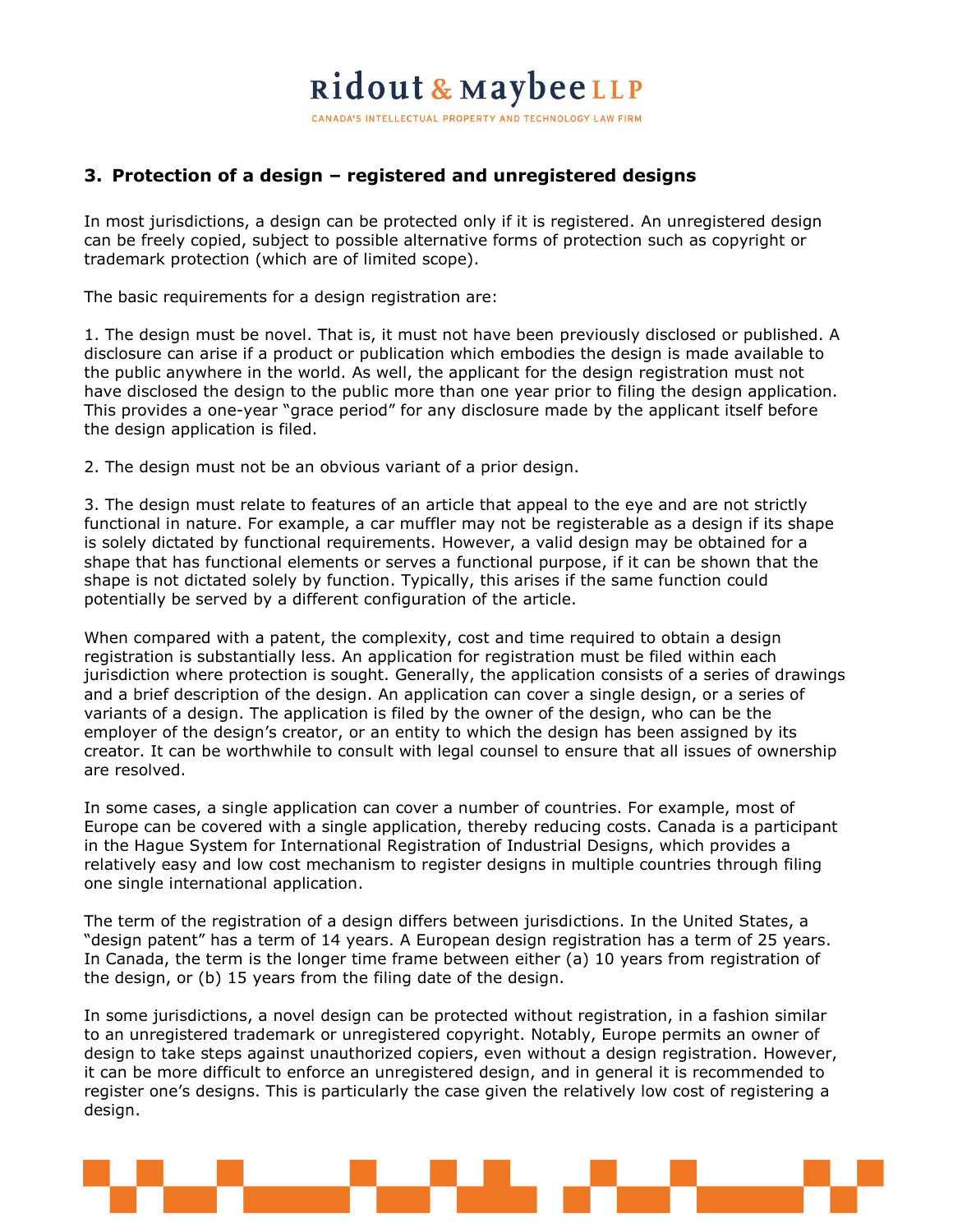CANADA'S INTELLECTUAL PROPERTY AND TECHNOLOGY LAW FIRM

### **4. Product marking**

Once a design has been registered, the product covered by the design should be marked. A failure to mark can result in a loss of the right to collect damages from infringers. However, as is the case with patents, one must not falsely mark a product as being covered by a design registration. For example, one should not mark a product if the design has not yet been registered, or if the registration has expired. The marking can be directly on the product, or on a tag or label attached to the product. The labeling may take the form of a statement such as "Design patent no. XXX."

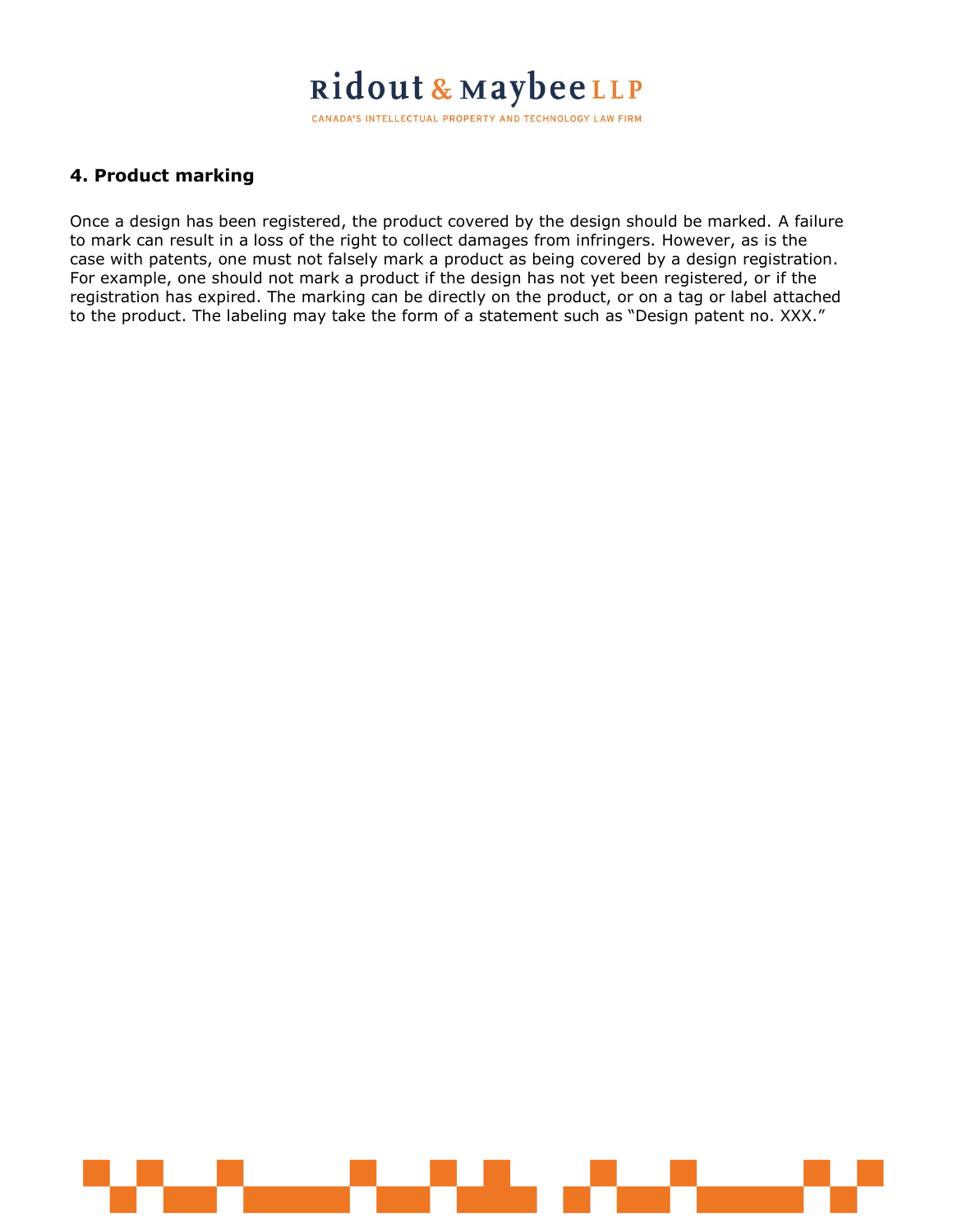CANADA'S INTELLECTUAL PROPERTY AND TECHNOLOGY LAW FIRM

### **5. Enforcement of a design registration**

A design registration prevents others from making, importing and selling any of the following:

- An exact copy of your product.
- A variation of your design, provided certain legal tests are met.
- A reproduction of your design in a different color or with other minor modifications.
- A larger or smaller version of your design (design registrations are "scalable").

Enforcement of a design registration is similar to enforcement of a patent, trademark or other intellectual property right. If it appears that infringement has occurred, the infringer can be sent a warning letter. The owner (or licensee) of the registration can commence a legal action claiming an injunction against future infringement and recovery of damages.

As with patents and trademarks, the tests for infringement of a registered design differ depending on the jurisdiction involved. In general, infringement can arise even if there are differences between the registered design and the infringing design. In general, one can view the design from the perspective of the ordinary observer. The state of the art is usually relevant; if the registered design is similar to prior art designs, relatively small differences with the infringing design may take on increased significance and result in an absence of infringement. While exact copying generally results in infringement of the design registration, it can be difficult to determine whether inexact copying amounts to infringement.